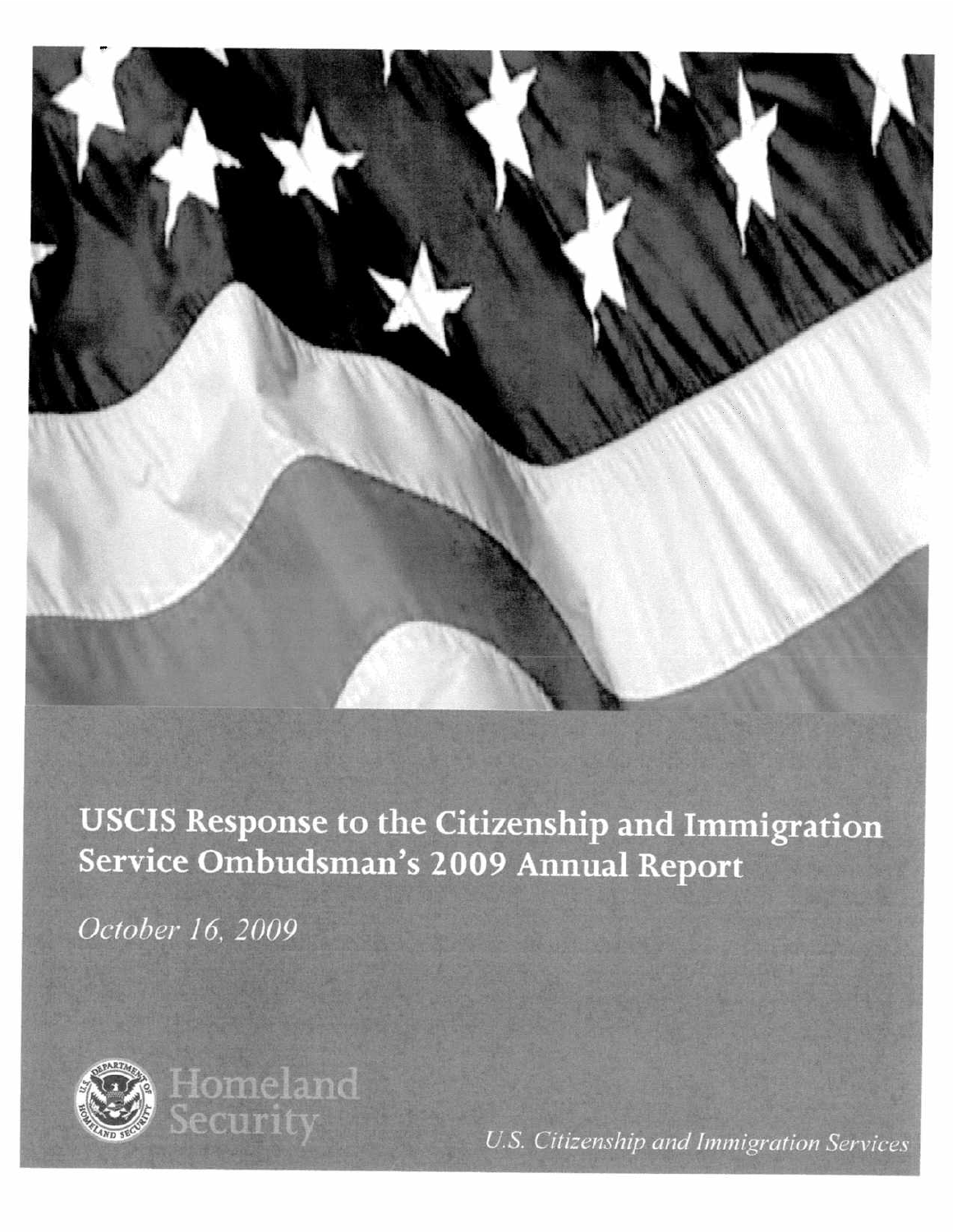Assistant Secretary for Legislative Affairs

**U.S. Department of Homeland Security** Washington, DC 20528

OCT 27 2009



Enclosed is the U.S. Citizenship and Immigration Services (USCIS) response to recommendations and observations made by the CIS Ombudsman (CISOMB) under Section 452(f) of the Homeland Security Act of 2002(Public Law 107-296).

Pursuant to congressional requirements, this report is being provided to the following Members of Congress:

The Honorable Patrick Leahy Chairman, Senate Judiciary Committee

The Honorable Jeff Sessions Ranking Member, Senate Judiciary Committee

The Honorable John Convers Chairman, House Judiciary Committee

The Honorable Lamar Smith Ranking Member, House Judiciary Committee

Inquiries relating to this report may be directed to the Department of Homeland Security Office of Legislative Affairs at (202) 447-5890.

Sincerely,

Chani<sup> $\ell$ </sup>Wiggins

**Assistant Secretary** Office of Legislative Affairs

Enclosure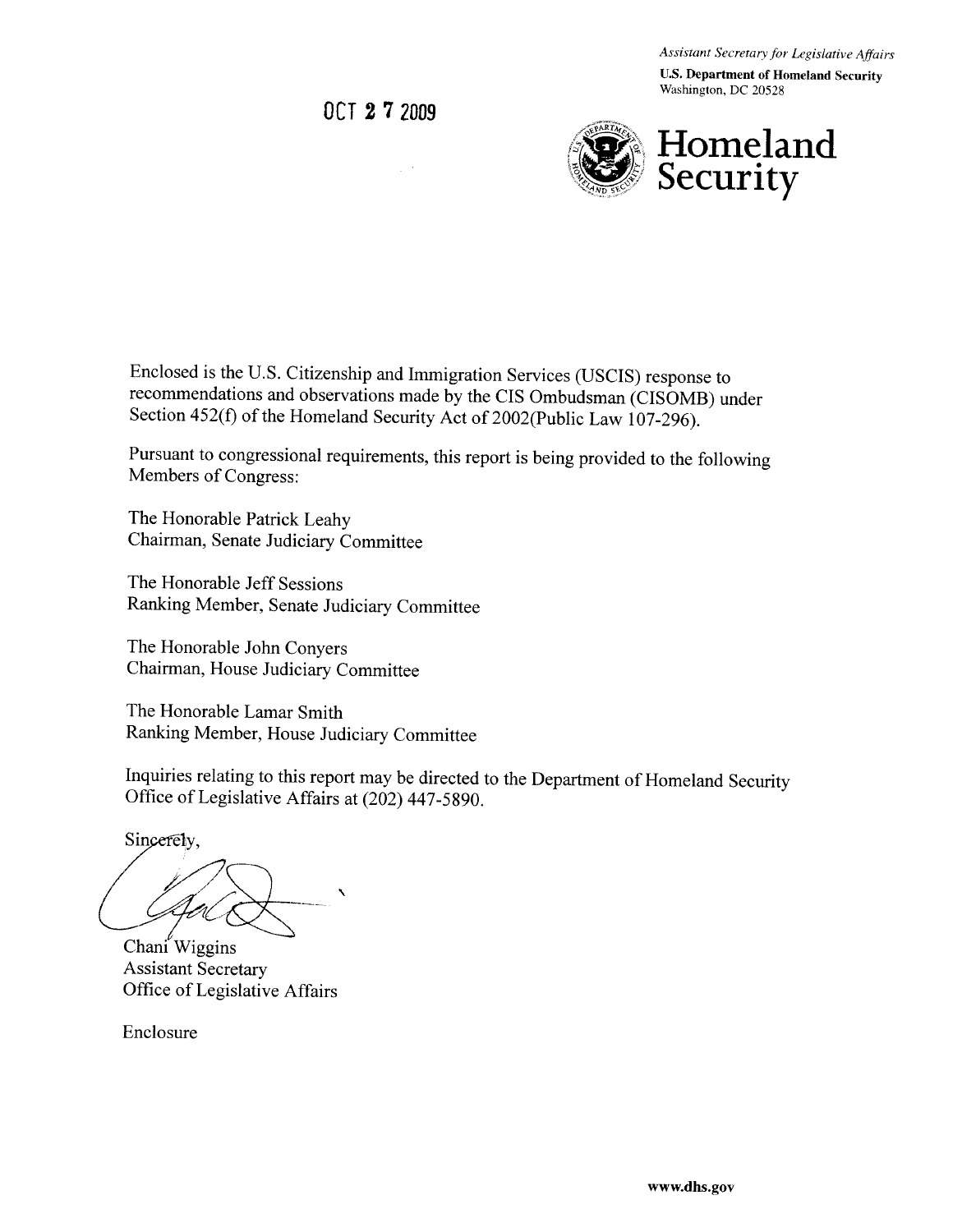### **TABLE OF CONTENTS**

| I.    | <b>INTRODUCTION</b>                                              | $\mathbf{1}$   |
|-------|------------------------------------------------------------------|----------------|
| II.   | <b>IMMIGRATION FILES</b>                                         | $\mathbf{1}$   |
|       | A. Digitization of Immigration Files - Recommendation 1          | $\mathbf{1}$   |
|       | <b>B.</b> Recording File Movement – Recommendation 2             | $\overline{2}$ |
|       | C. Mandatory Training - Recommendation 3                         | 3              |
| Ш.    | <b>IMMIGRANT VISAS</b>                                           | 4              |
|       | A. Processing of I-140 Petitions - Recommendation 4              | 4              |
|       | B. EB-1 Tip Sheet - Recommendation 5                             | 5              |
|       | C. I-140 Data Capture                                            | 5              |
|       | D. Special Immigrant Visas                                       | 6              |
| IV.   | <b>DNA TESTING</b>                                               | 8              |
|       | A. Blood Testing Methods - Recommendation 6                      | 10             |
|       | B. Coordination with the Department of State - Recommendation 7  | 10             |
|       | C. USCIS DNA Liaison - Recommandation 8                          | 10             |
| V.    | <b>TRANSFORMATION AND INFORMATION TECHNOLOGY ENHANCEMENTS</b>    | 10             |
|       | A. Coordination and Communication                                | 11             |
|       | <b>B.</b> Pilots                                                 | 11             |
| VI.   | <b>INFORMATION AND CUSTOMER SERVICE</b>                          | 13             |
|       | A. National Customer Service Center                              | 13             |
|       | <b>B.</b> Web Site Improvements                                  | 14             |
|       | C. Case Status Online and Service Request Management Tool Online | 14             |
| VII.  | <b>ITEMS OF NOTE</b>                                             | 15             |
|       | A. Training                                                      | 15             |
|       | <b>B.</b> Requests for Evidence                                  | 16             |
|       | C. K-3 Visa Family Reunification Process                         | 17             |
|       | D. USCIS Fee Funding Structure                                   | 17             |
| VIII. | <b>CONCLUSION</b>                                                | 18             |
| IX.   | <b>APPENDIX A: Acronyms And Initialisms</b>                      | 19             |
| X.    | <b>APPENDIX B: Recommendation Charts</b>                         | 22             |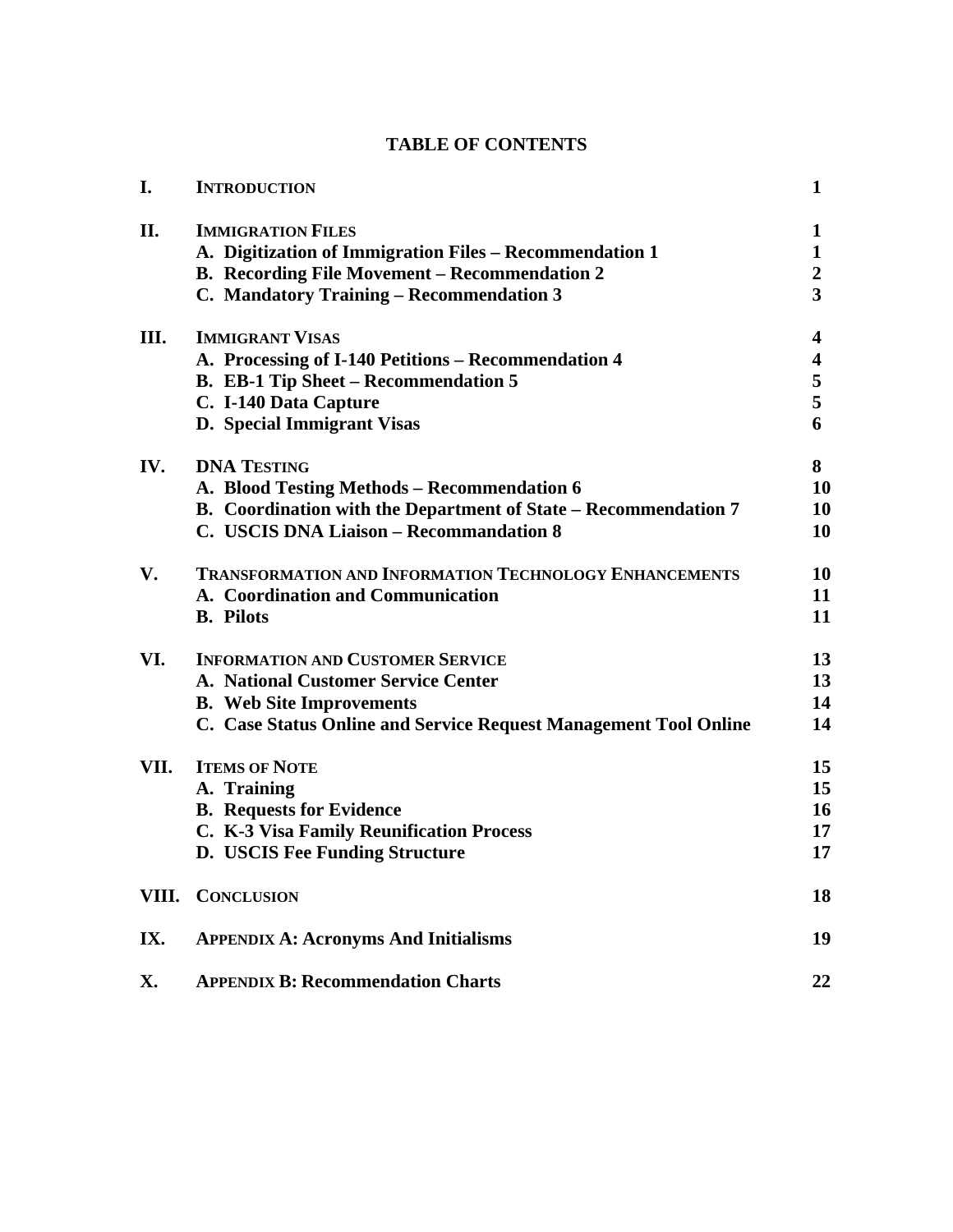#### **RESPONSE TO THE CITIZENSHIP AND IMMIGRATION SERVICES OMBUDSMAN'S 2009 ANNUAL REPORT AUGUST 2009**

#### **I. INTRODUCTION**

U.S. Citizenship and Immigration Services (USCIS) appreciates the in-depth analysis of the agency's procedures and processes provided by the Citizenship and Immigration Services Ombudsman (CISOMB) in the 2009 Annual Report to Congress. USCIS provides the following responses to CISOMB's recommendations and observations.

#### **II. IMMIGRATION FILES**

Immigration files record an alien's progression through the immigration process from initial entry through naturalization. They contain key documents that establish identity as well as a record of any immigration benefits granted. USCIS recognizes the importance of these documents and is taking steps to ensure that paper files are properly maintained and tracked while continuing efforts to digitize immigration files.

#### **A. Digitization of Immigration Files – Recommendation 1**

*The Ombudsman recommends that USCIS immediately begin scanning immigration files that are likely to be needed for future adjudications.* 

**USCIS Response:** USCIS has had a strategy for scanning immigration files in place for the past 3 years. A Scan on Demand Application (SODA) was also implemented at the National Records Center (NRC) in the second quarter of Fiscal Year (FY) 2009 to begin responding to requests for information in files by scanning the Alien File (A-File) within a designated timeframe. Subject to the Transformation strategy and budget challenges, Phase 2 of SODA will continue expansion of digitized responses of select types of A-File requests at the NRC.

USCIS began the digitization pilot with the establishment of the Records Digitization Facility (RDF) in FY 2006 and deployment of the Enterprise Document Management System (EDMS) in FY 2007. Together, these initiatives allow USCIS to convert paper A-Files to a digital format and to deliver that content to the user's desktop.

In FY 2008, as a result of an Office of Management and Budget (OMB) direction, USCIS was tasked to eliminate interagency mailing of immigration files between USCIS, Immigration and Customs Enforcement (ICE), and Customs and Border Protection (CBP). This action is being addressed by Phase 1 of SODA.

For the past 3 years, USCIS has converted a variety of paper A-Files to digitized files. The converted A-Files have been primarily Temporary Protected Status (TPS), military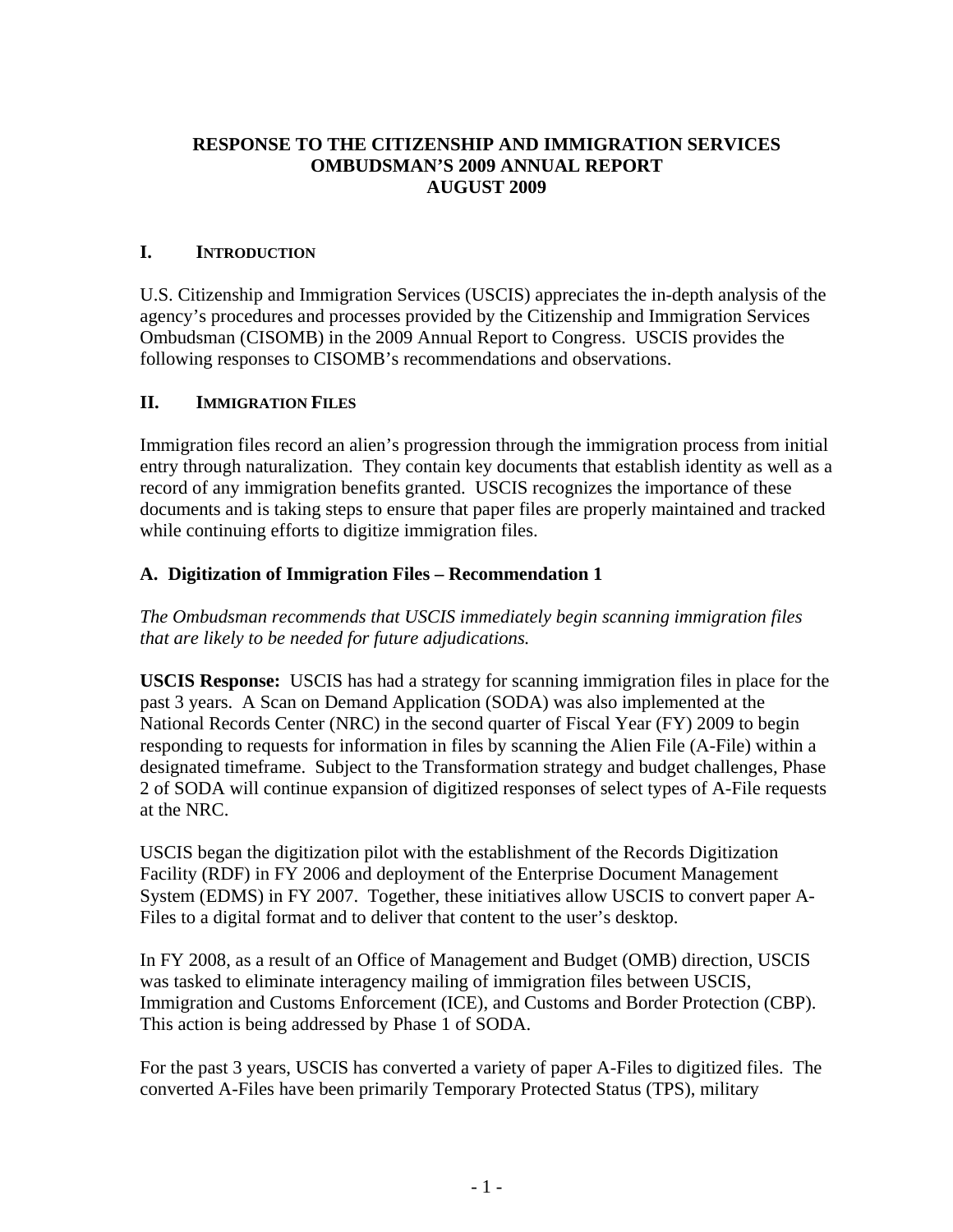naturalization, oversized A-Files, and files from the Law Enforcement Support Center (LESC). These files were chosen primarily to evaluate the digitization process and learn how digitized files can be most effectively used in the adjudication process.

#### **B. Recording File Movement – Recommendation 2**

*The Ombudsman recommends that USCIS establish new protocols to ensure that relevant contract staff consistently record all A-File movement as outlined in the Records Operation Handbook.* 

**USCIS Response:** USCIS believes that existing protocols are sufficient to enable compliance with proper A-File tracking requirements. The Records Operation Handbook (ROH) contains the policies, procedures, and guidelines for how a File Control Office  $(FCO)^1$  $(FCO)^1$  should manage A-Files and other immigration records to preserve both the integrity and the availability of the records. These offices can create, store, transfer, receive, maintain, and retire A-Files. The FCO is responsible for all files in its jurisdiction to include sub-offices, field offices, ports of entry (POEs), and Border Patrol stations. Files in use at any ICE or CBP location must be accounted for during official file audits, which are conducted no less than once per year as directed in the ROH. FCOs are required to follow all guidelines in the ROH in order to maintain file integrity and be responsive when files are requested.

The current Records Services Service Level Agreement (SLA) with ICE and CBP, which provides USCIS support for A-File movement, certification of true copies, certification of non-existence of records, etc., states that the agencies:

…will adhere to policies and procedures mandated in the Records Operation Handbook (ROH) - URL address http://ors.uscis.dhs.gov/ pol\_imp/roh/index.htm and in the Records Digitization Facility Customer Guide - URL address http://ors.uscis.dhs.gov/elec\_rec/RDF/RDFTOC\_ cust.htm. ICE and CBP are responsible for requesting, using, managing, and returning Alien Files in compliance with the ROH and RDF Customer Guide. In addition, the SLAs will adhere to all pertinent statutes, regulations, Executive Orders, and Department of Homeland Security (DHS) policies and procedures including, but not limited to, DHS Management Directives (MD) #0710.1, Reimbursable Agreements and #0550.1, Records Management.

Many of the issues in recent years revolve around the timeliness of file transfers and responsiveness to file transfer requests. Even as USCIS begins to evolve into a more electronic environment, there are 59 million A-numbers and millions more immigration records that are either in use today or likely to be in use in the future. In order to better prepare for digitizing these records, USCIS will ensure:

• Files are properly consolidated when needed;

<span id="page-4-0"></span> $\overline{a}$  $<sup>1</sup>$  An FCO is an office that is authorized to manage A-Files and receipt files.</sup>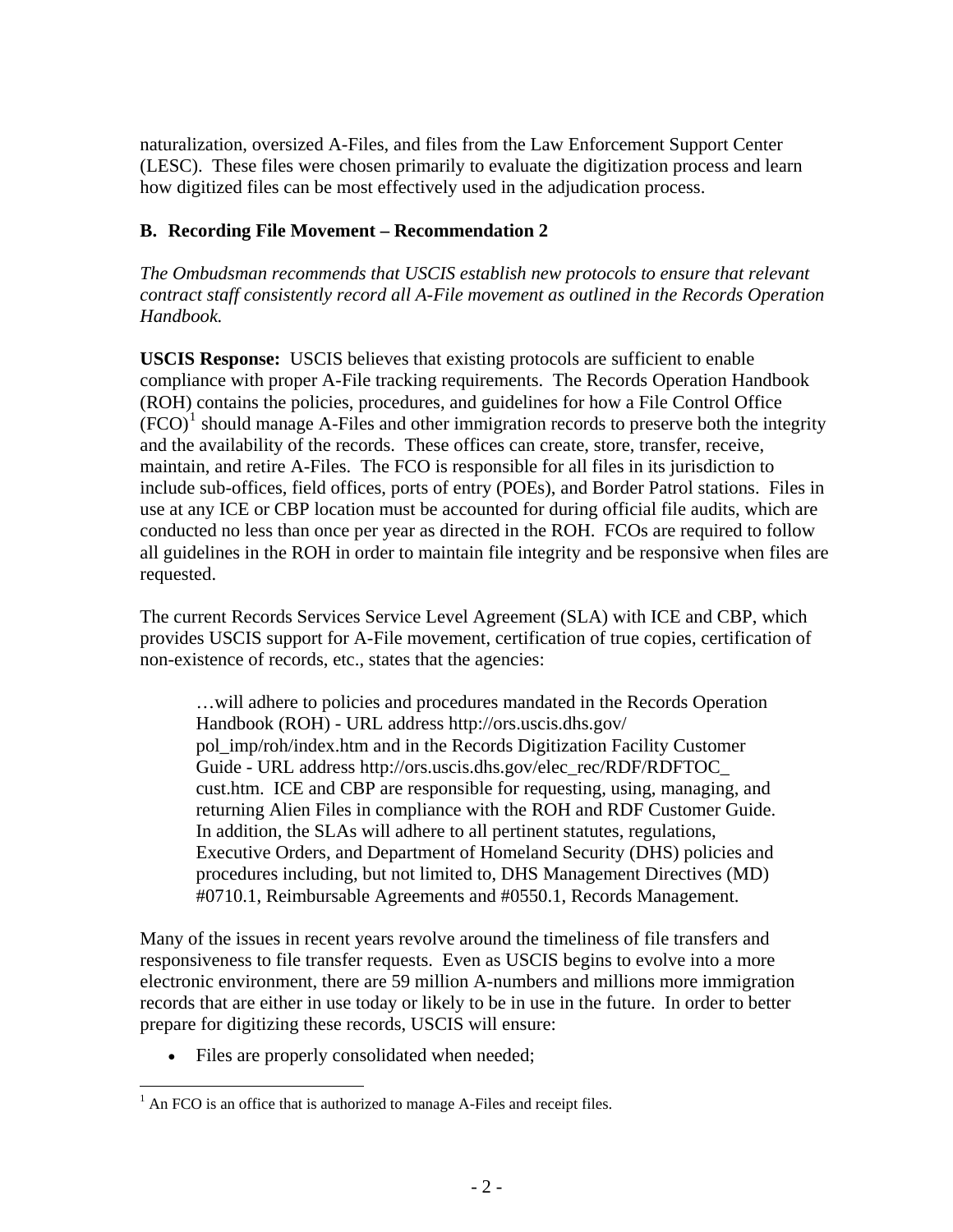- File requests are honored quickly so temporary files are not created unnecessarily; and
- Files (including empty A-File jackets<sup>[2](#page-5-0)</sup>) are tracked appropriately so files may be located immediately.

The Records Division, using audits and systems checks, will implement quality assurance support for USCIS, ICE, and CBP components. During the first quarter of FY 2010, the Records Division is "standing up" the Records Electronic Systems Training and Quality Assurance Team (REST-QA Team) to enhance A-File integrity in the field. The REST-QA Team, working with local offices, will conduct A-File audits, offer records training, and provide helpdesk support.

#### **C. Mandatory Training – Recommendation 3**

 $\overline{a}$ 

*The Ombudsman recommends that through the Tri-Bureau Working Group (USCIS, Immigration and Customs Enforcement (ICE), and Customs and Border Protection (CBP)), USCIS expeditiously institute mandatory training of all personnel who work with A-Files, specifically special agents, investigators, and officers.* 

**USCIS Response:** Through the Tri-Bureau Working Group, USCIS will encourage use of USCIS's extensive Web-based records training, which includes Records Awareness training, National File Tracking System (NFTS) training, and Central Index System (CIS) training. USCIS is also in the process of complying with the recent Department of Homeland Security (DHS) mandate to conduct mandatory records awareness training throughout USCIS. The training includes A-File management and emphasizes the importance of appropriately tracking records. The training is available to ICE and CBP. USCIS is also developing USCIS Academy Records Training and the REST-QA Team program, which will begin providing this critical training in the first quarter of FY 2010. As noted above, the REST-QA Team will work with local offices to conduct A-File audits, offer records training, and provide helpdesk support.

Under the current agreement with ICE and CBP, "USCIS will provide training through a varied method of delivery such as train-the-trainer, web-based, classroom, and CDs, for the National File Tracking System (NFTS), the Central Index System (CIS), Records Management, the Enterprise Document Management System (EDMS), and other systems to be developed." Training is available and access to all systems is provided upon request. USCIS will be working with ICE and CBP over the coming months on the Records Services SLA for FY 2010 and will provide support for records training and understanding of the ROH policies. Although USCIS cannot mandate training for ICE and CBP personnel, USCIS will work through the Tri-Bureau Working Group to make certain that ICE and CBP users receive the necessary training in an expeditious manner. USCIS believes this will

<span id="page-5-0"></span> $2$  On October 18, 2008, USCIS published a policy memorandum that provided clarification on the necessary audit process that must be completed prior to the issuance of empty A-File jackets.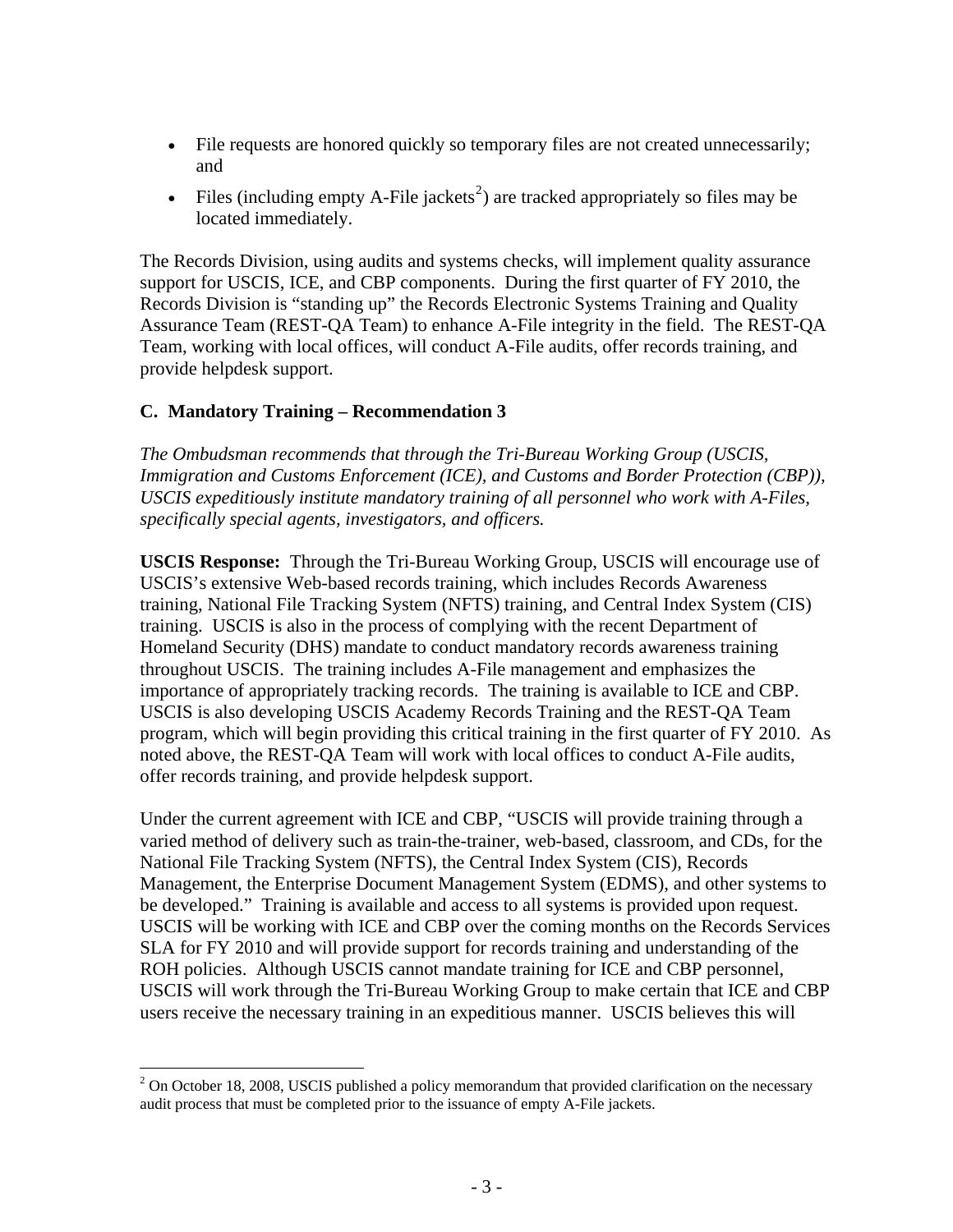ensure consistent use of records and compliance with A-File management policies and procedures by ICE and CBP.

#### **III. IMMIGRANT VISAS**

Section 201 of the Immigration and Nationality Act (INA) outlines the number of immigrants that may be granted permanent residence (i.e., visa numbers). Each year Section 202(a) of the INA sets numerical limitations on individual foreign states. Specifically, Section 202(a)(2) of the INA states in pertinent part:

Subject to paragraphs  $(3)$ ,  $(4)$ , and  $(5)$ , the total number of immigrant visas made available to natives of any single foreign state or dependent area under subsections (a) and (b) of section 203 in any fiscal year may not exceed 7 percent (in the case of a single foreign state) or 2 percent (in the case of a dependent area) of the total number of such visas made available under such subsections in that fiscal year.

Accordingly, certain countries (e.g., India, China, the Philippines, and Mexico) have different priority dates since there are more individuals from those countries seeking permanent residence in the United States. Because the number of individuals from these countries seeking permanent residence in the United States often exceeds the 7 percent annual limit, these individuals have longer waiting times for visa numbers.

Although USCIS recognizes the frustration that many immigrants undergo as a result of the long waiting times, the agency is unable to increase the number of visas available to applicants absent a legislative change to the INA.

#### **A. Processing of I-140 Petitions – Recommendation 4**

*The Ombudsman recommends that USCIS review processing methods for employmentbased petitions between the Nebraska and Texas Service Centers to make American Competitiveness in the Twenty-First Century Act (AC21) portability provisions equally available to all customers.* 

**USCIS Response:** USCIS appreciates CISOMB's concerns for making the portability provisions of AC21 equally available to all customers, but must clarify the adjudication practices at the Texas Service Center (TSC). In the Annual Report, CISOMB indicates that TSC holds the adjudication of an I-140 filed concurrently with Form I-485 until an immigrant visa is immediately available. That is incorrect. Beginning in August 2008, TSC began adjudicating I-140s that were concurrently filed regardless of whether an immigrant visa was immediately available. If a case is approvable, and a visa is immediately available, TSC approves both the I-140 and I-485. If a visa becomes unavailable due to retrogression after the I-140 and I-485 have been filed, TSC processes the underlying I-140 petition, as does the Nebraska Service Center (NSC). Both Service Centers take steps to ensure a prompt final adjudication of the I-485 once a visa number again becomes immediately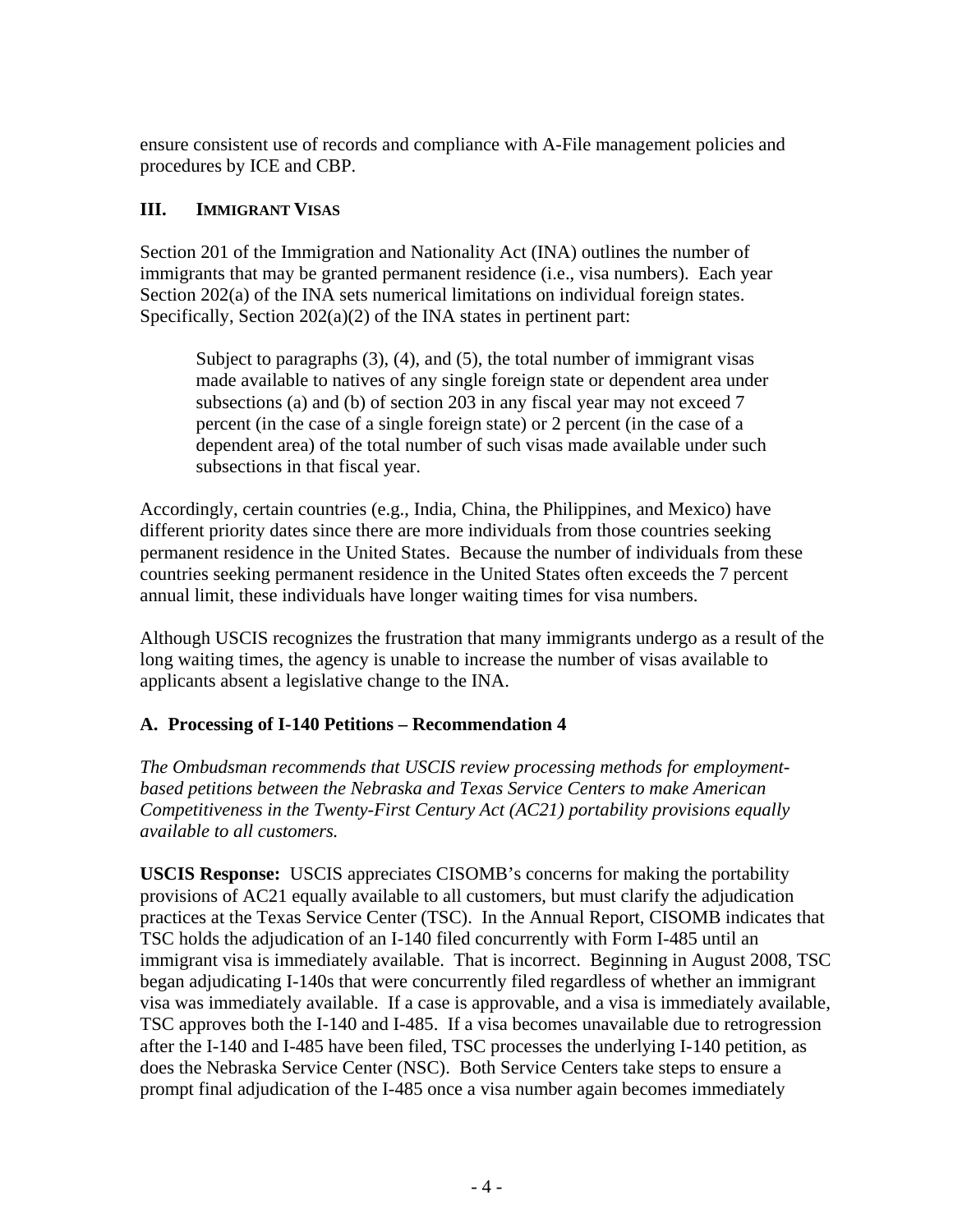available, including initiating required background and fingerprint checks and ensuring that the applicant has submitted all required initial evidence. In the case of retrogression of immigrant visa numbers, USCIS's goal is to have, by the end of FY 2009, all pending I-485s, including those filed concurrently with Form I-140, ready for prompt adjudication when immigrant visas again become immediately available. In such cases, USCIS will coordinate with the Department of State (DOS) to ensure that DOS will have full visibility of the agency's pending I-485 inventory and will be able to accurately set the priority cutoff dates in their monthly Visa Bulletin.

NSC and TSC are on track to reach the 4-month agency processing time goal for I-140 petitions, by the end of the current fiscal year, as outlined in the 2007 Fee Rule. Once the 4 month processing time goal is achieved, the volume of still-pending I-140 petitions supporting long-pending I-485 applications will be minimal. For the overwhelming majority of applicants who file concurrently, the I-485 will have been pending for less than 180 days prior to the issuance of a final decision on the I-140 petition, thereby addressing the congressional concerns regarding delays in adjudication of such cases that led to the enactment of the AC21 portability provisions.

#### **B. EB-1 Tip Sheet – Recommendation 5**

*The Ombudsman recommends that USCIS post a practical tip sheet on its Web site to assist stakeholders in providing the necessary and relevant information for complex EB-1 cases.* 

**USCIS Response:** USCIS posted a notice on its Web site prior to the release of the 2009 Annual Report, entitled *Questions and Answers: Petition Filing and Processing Procedures for Form I-140, Immigrant Petition for Alien Worker.* The posted notice provides filing tips that address a wide range of Form I-140 petition issues, including information pertaining to the filing of complex employment-based, first preference (EB-1) petitions.

#### **C. I-140 Data Capture**

The CISOMB Annual Report raised concerns regarding the difficulties surrounding the adjudication of employment-based adjustment-of-status requests filed via Form I-485. Specifically, the Annual Report pointed out that USCIS lacks full visibility on specific aspects of its inventory of employment-based I-485s due to its case management system.

USCIS acknowledges that the Computer-Linked Application Information Management System (CLAIMS) currently lacks the capability to track pending employment-based I-485s by country, preference, and priority date<sup>[3](#page-7-0)</sup> of the Form I-140 immigrant worker petition, and to provide this inventory directly to DOS. USCIS is actively pursuing an information technology solution that would enable automated transmission of this information to DOS

<span id="page-7-0"></span> $\overline{a}$  office or in cases where, by statute, a labor certification is not required, the date that the Form I-140 is filed. In  $3$  The priority date is either the date a Labor Certification is filed with the state-level Department of Labor some cases, the priority date of a previously-filed I-140 may be applied to a subsequently-filed I-140.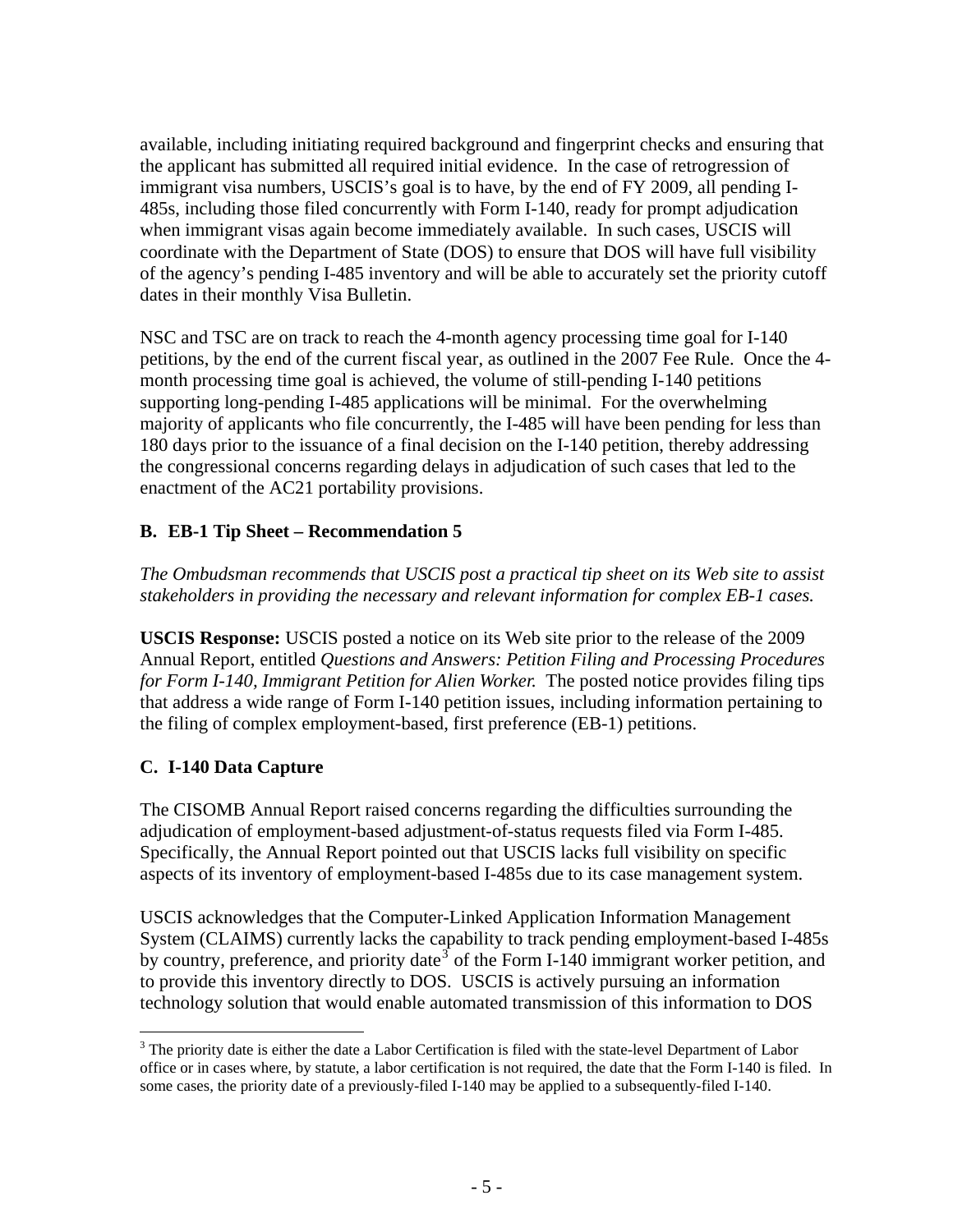so that DOS can better determine appropriate priority cutoff dates for each month's Visa Bulletin.

In the meantime, USCIS has implemented an interim solution for Service Centers to track this information on all pending employment-based adjustment applications and to share it with DOS and CISOMB. Further, the Centers are processing cases well ahead of visa availability and placing orders for a visa number in the DOS system. In other words, while USCIS cannot approve these cases due to statutory limits on annual immigration, we are preparing them for prompt adjudication so that they can be completed as soon as the person's place in the line of those waiting to immigrate through the preference is reached.

These procedures together give DOS the detail necessary to set monthly Visa Bulletin priority dates. Preparing these cases for prompt adjudication also expedites case completion once a visa number is available. As of the end of June 2009, USCIS had adjudicated 108,583 employment-based I-485s and prepared an additional 139,309 for prompt adjudication upon DOS announcement of availability of visa numbers for such adjustment applicants. USCIS anticipates completing or preparing for prompt adjudication all employment-based cases otherwise outside its processing time goal by later this calendar year. In addition, we will post the underlying inventory report and provide detailed information about the volume and specifics of cases prepared for prompt adjudication on the USCIS Web site so a customer with a pending employment-based I-485 has more detail about case status and can better determine his or her place in the immigrant visa queue.

#### **D. Special Immigrant Visas**

The CISOMB Annual Report noted that USCIS "has continually added innovations to its customer service processes" for petitions relating to Special Immigrant Visas (SIV) for Afghan and Iraqi nationals who have been employed by or on behalf of the U.S. Government, and that USCIS "has regularly fine-tuned its processes to meet the many challenges faced by this group of petitioners."

USCIS appreciates these statements but also recognizes the concern noted in the CISOMB Annual Report about possible underutilization of SIV visas. First, as acknowledged by the Report, the full visa allocations for the translator program were used during FY 2007 and FY 2008. Indeed, in light of high demand, as evidenced by a substantial backlog of approved petitions awaiting visa numbers, the caps were significantly increased from 50 to 500 visas per year; these increased caps were also reached. Usage patterns under the much larger section 1244 program for Iraqis, and the new similar program for Afghans, are as yet unclear. It should be noted that, although the initial legislation on the section 1244 program was passed in late January 2008, it was not until June 2008 that technical amendments to the legislation actually made visas available for FY 2008. Therefore, the large disparity between visas technically available in that fiscal year, and those issued, is somewhat artificial because the program was only stood up late in the fiscal year.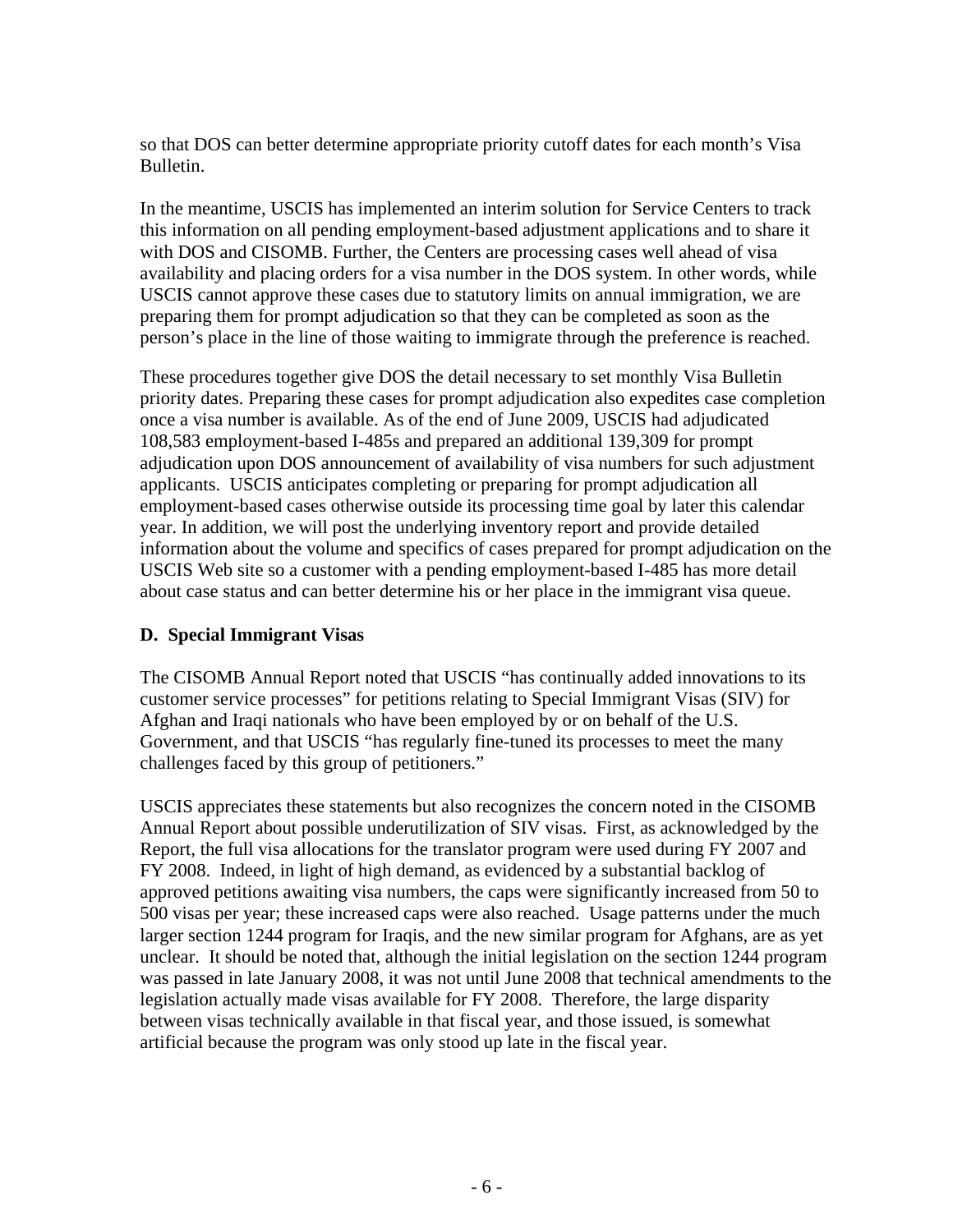As indicated by Figure 11 in the CISOMB Annual Report, section 1244 approvals by USCIS are up sharply in FY 2009 compared to the initial year of the program. As further discussed below and in the CISOMB Annual Report itself, there are many factors affecting usage of this program that are outside the control of USCIS, including the specific statutory requirements, the uncertain actual size and composition of the potential applicant pool, DOS procedures abroad, and conditions within Iraq and Afghanistan. Despite these factors, USCIS has made an effort to make the process user-friendly by adjudicating the petitions as expeditiously as possible, consistent with the requirements of the statute and without compromising national security.

### **1. Cycle Times**

The 2009 Annual Report noted that attorneys who represent Iraqi and Afghan SIV selfpetitioners observed average cycle time for SIV I-360 self-petitions of 8-12 months. This is not an accurate reflection of the situation. The NSC, which has sole jurisdiction of the adjudication of SIV-360 self-petitions, generally adjudicates the petitions within 2-4 weeks of receipt. It appears that the cycle time referenced in the CISOMB Annual Report encompasses the entire process from petition-filing to the issuance of the SIV and admission to the United States. Since USCIS is not involved in the consular visa issuance process, any questions involving timing for this process after the I-360 is approved by USCIS and forwarded to the National Visa Center (NVC) (if the petitioner is outside the United States) should be addressed by DOS.

#### **2. SIV Petitioner Experience**

The CISOMB Annual Report expressed concern that some potential SIV petitioners are dissuaded from filing due to qualification requirements, delays caused by security reviews and potentially slow official responses to requests for information. USCIS does not by word or deed discourage qualified petitions. USCIS does not have the authority to change qualification requirements, which were established by Congress in the relevant legislation. As indicated above USCIS normally completes its part of the processing within a few weeks. Any information that is requested by the petitioner from the DOS Chief of Mission or from the petitioner's supervisor to fulfill the filing requirements is outside the control of USCIS.

Any questions on timing of the security reviews conducted by DOS prior to visa issuance should be addressed by DOS.

#### **3. Denied Petitions**

 petitions filed with USCIS. Supervisory review is required for every SIV I-360 denial. The CISOMB Annual Report is also concerned that USCIS lacks a standardized review process for denied petitions or for delayed SIV petitions and refugee applications. This is not an accurate assessment. There are standard review processes for review of denied cases. In the case of SIV petitions, the review process is the same as for any other applications or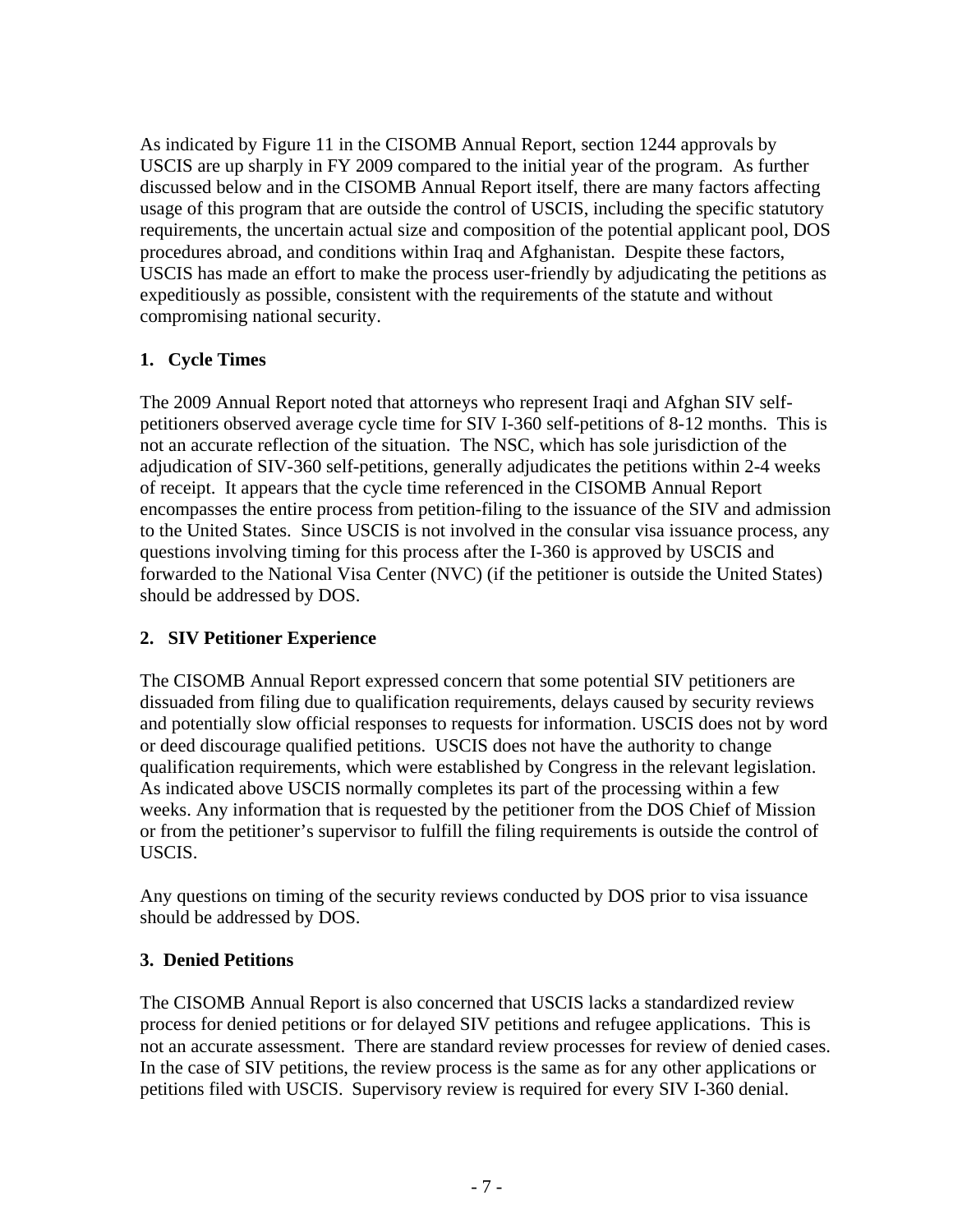Once the petition is denied and the notice sent, the petitioner has 30 days to appeal the decision. Most SIV petitioners are outside the United States and go through consular processing to obtain an immigrant visa. DOS can address any questions regarding visa refusal review processes.

With respect to refugee cases, questions regarding the status of refugee cases are generally sent to the DOS Overseas Processing Entity or USCIS Field Office Director with jurisdiction over the case. There is no appeal for a denial of an application for refugee status. USCIS may exercise its discretion to review a case upon timely receipt of a request for review (RFR) from the principal applicant. The request must include one or both of the following: (1) a detailed account explaining how a significant error was made by the adjudicating officer or (2) new information that would merit a change in the determination. USCIS understands that CISOMB intends to further analyze the RFR process for denied refugee applications, and USCIS is prepared to provide any additional information as needed.

#### **IV. DNA TESTING**

The CISOMB Annual Report indicated that, in USCIS's response to Formal Recommendation 26, USCIS stated that the recommended actions regarding DNA testing were "unnecessary."<sup>[4](#page-10-0)</sup> USCIS, however, must clarify this point: It was neither explicitly stated nor implied in its response to the recommendation that such actions were unnecessary. Instead, USCIS stated that the agency was drafting updates to section 204.2(d)(2)(vi) of Title 8, Code of Federal Regulations (CFR) to require DNA testing in certain situations. USCIS also noted that, although current regulations do not specifically allow officers to require DNA testing, guidance does allow petitioners to voluntarily submit additional evidence, including DNA testing, to meet their burden of proof to show the existence of a specific relationship. In requesting additional evidence pursuant to 8 CFR 103.2(b)(8), USCIS can, on a case-by-case basis, recommend that petitioners voluntarily submit DNA results as evidence of a claimed biological relationship. At present, DNA testing can only be recommended, not required. In the 2006 response, USCIS stated that "USCIS does not preclude requiring DNA testing as a standard procedure sometime in the future as new technology and competition make such testing more widely available and affordable."[5](#page-10-1) 

The CISOMB Annual Report correctly pointed out in the April 2006 recommendation that DNA provides the most conclusive scientific evidence of paternity and that birth records from many countries are unreliable. However, until the laws or the regulations are changed, USCIS may only suggest DNA testing as a means of secondary evidence if evidence submitted does not fully establish eligibility for the requested benefit. CISOMB is correct that 8 CFR 204.2(d)(2)(vi) stipulates that the only type of relationship testing that may

 4 Citizenship and Immigration Services Ombudsman 2009 Annual Report to Congress, p. 45.

<span id="page-10-1"></span><span id="page-10-0"></span><sup>5</sup> USCIS Response to Formal Recommendation 26: DNA Testing, p. 2.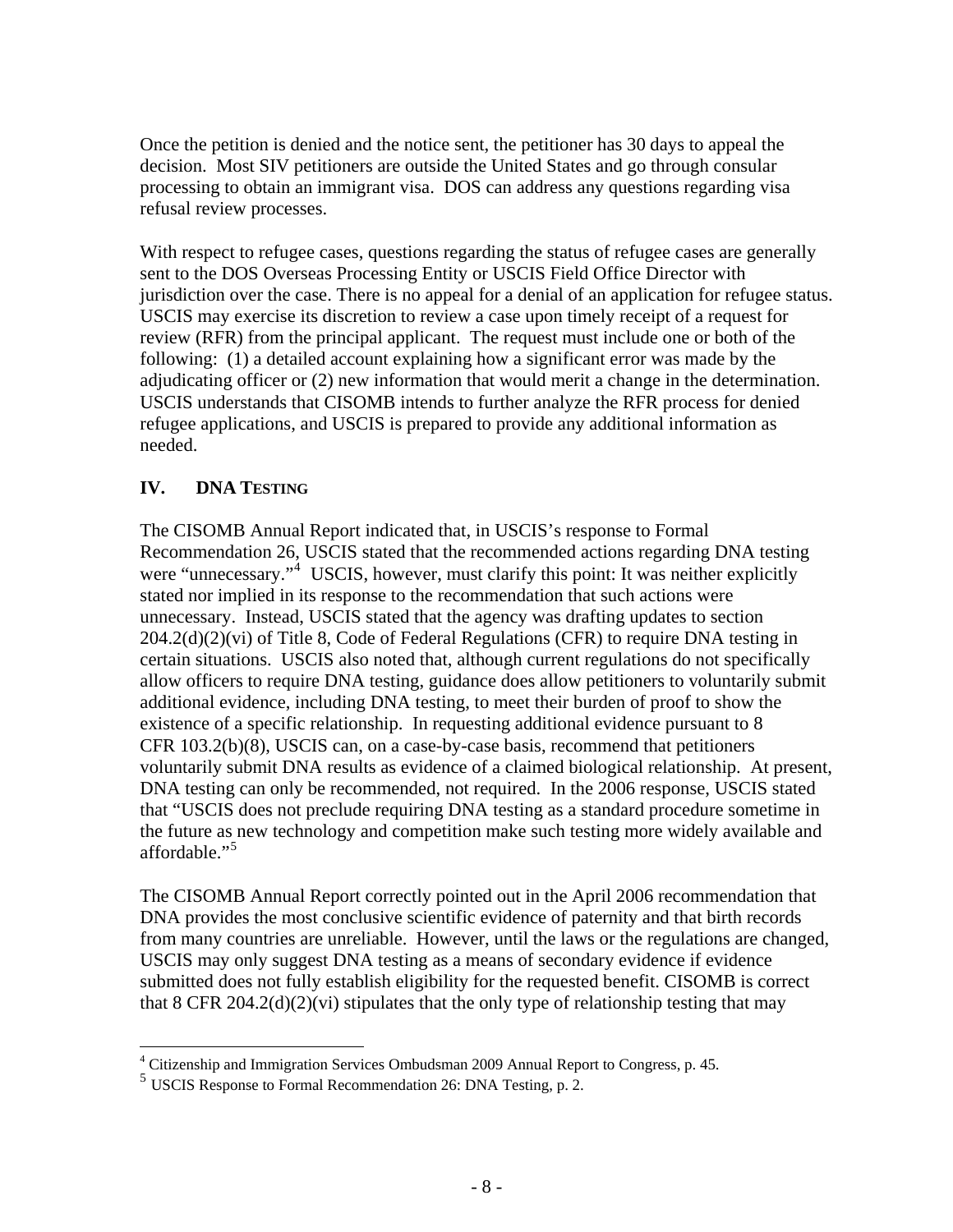currently be required by USCIS officers is the now obsolete venipuncture-based Blood Group Antigen or Human Leukocyte Antigen (HLA) testing.

USCIS has drafted language to remove the references to HLA testing in 8 CFR  $204.2(d)(2)(vi)$  and replace it with a broader standard of DNA testing requirements. Although work continues to this end, a new regulation has not yet been published. At this juncture, USCIS plans to draft language that merely removes specific references to HLA testing in 8 CFR 204.2(d)(2)(vi) and reserves the subchapter for a future regulation. This would eliminate the authority to require relationship testing through an obsolete method and allow USCIS to continue to suggest DNA testing while a new regulation with a broader requirement for DNA testing is reviewed.

In this year's Annual Report, CISOMB compares USCIS to DOS in terms of relationship testing and DNA collection. It is important to note that DOS is also bound by the regulations in 8 CFR in determining visa eligibility, and as such, may also only suggest, but not require, DNA testing as a means of secondary evidence in such cases. DOS guidance found in the Foreign Affairs Manual (FAM), which is the equivalent to the USCIS Adjudicator's Field Manual (AFM), states:

[DNA testing] is preferred over older technologies such as HLA and ABO blood typing because…it is more accurate when all parties are not available for testing…DNA technology should be the only method accepted for proof of a biological relationship.<sup>6</sup>

This should not be interpreted to mean that DOS has the authority to require DNA testing for visa determinations. In fact, the FAM specifically states that genetic testing "cannot be required"<sup>[7](#page-11-1)</sup> and should only be recommended.<sup>[8](#page-11-2)</sup> The USCIS AFM provides similar guidance:

…as a result of technological advances, field offices should be aware that Blood Group Antigen and HLA tests are no longer widely available for testing by laboratories, and are not considered to be as reliable as DNA tests.... $<sup>9</sup>$ </sup>

There is no real disparity between the two agencies' guidance as the CISOMB Annual Report implies. Both USCIS and DOS are aware of the problems that exist with the obsolete method of relationship testing specifically referenced in 8 CFR and are also aware

 $\overline{a}$ 

<span id="page-11-0"></span><sup>6</sup> 9 Foreign Affairs Manual 42.41 Exhibit II.

<span id="page-11-1"></span><sup>7 9</sup> Foreign Affairs Manual 42.41 PN 4.7.

<span id="page-11-2"></span> $8$  However, DOS has greater latitude to require DNA evidence in the refugee processing context. Pursuant to its role in determining which refugees are of "special humanitarian concern to the United States" under INA consideration. In the case of family-based cases, for example, DNA evidence could be established as one of Section 207(a)(3), DOS establishes the categories and criteria for applicants to qualify for resettlement the criteria. Once an applicant establishes that he or she meets the access criteria to be considered in the U.S. refugee program, USCIS determines the person's eligibility for refugee status under DHS regulations. <sup>9</sup>

<span id="page-11-3"></span><sup>&</sup>lt;sup>9</sup> Adjudicator's Field Manual, Chapter 21.2(d).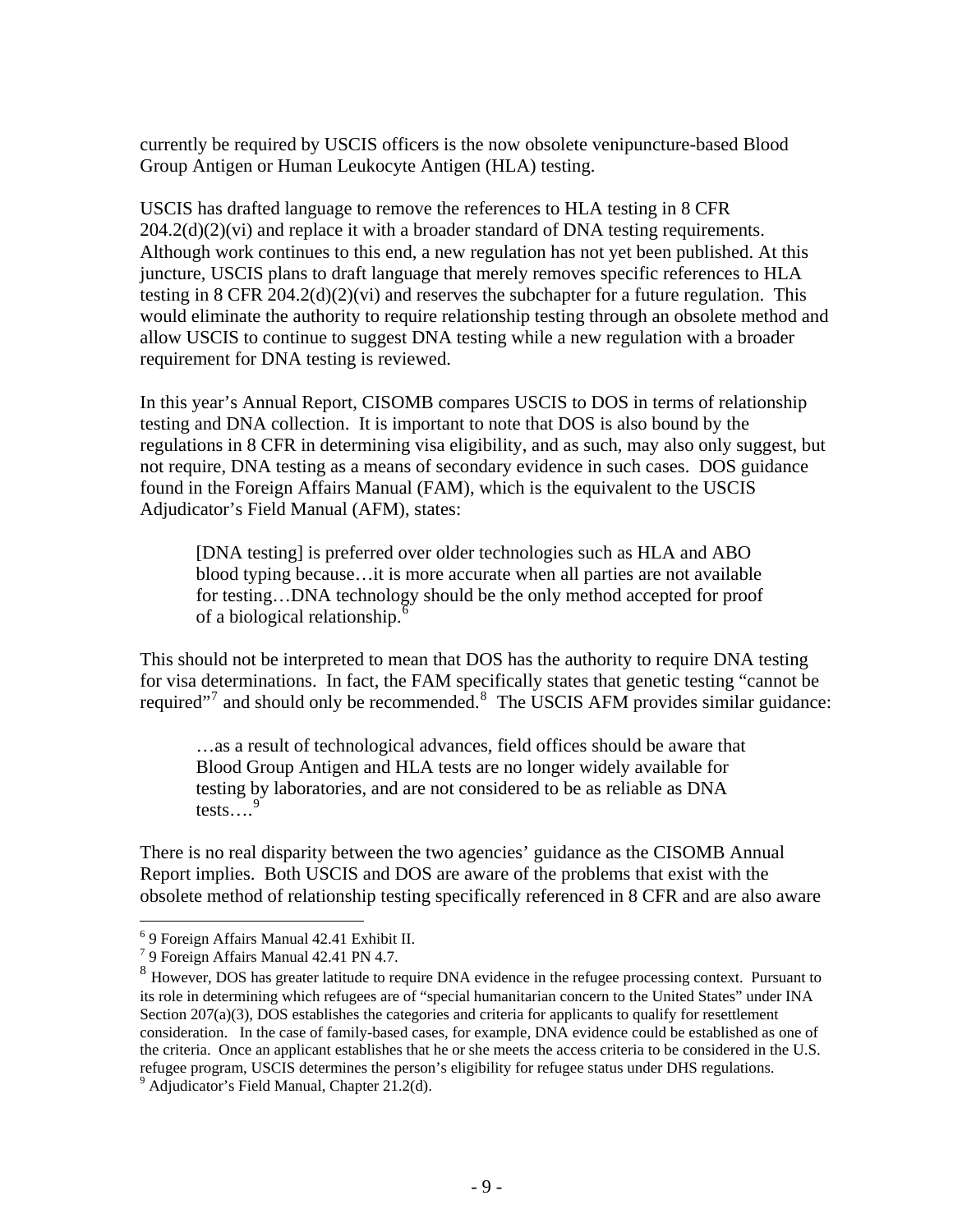of the immense value of DNA testing. To this end, USCIS and DOS continue to work together towards a solution.

#### **A. Blood Testing Methods – Recommendation 6**

*The Ombudsman recommends that USCIS remove references to obsolete blood testing methods from the Adjudicator's Field Manual (AFM) and other published guidance.* 

**USCIS Response:** USCIS will continue to pursue changes to  $8$  CFR 204.2(d)(2)(vi) to remove references to the obsolete blood testing.

#### **B. Coordination with the Department of State – Recommendation 7**

*The Ombudsman recommends that USCIS continue to coordinate with the U.S. Department of State regarding DNA testing procedures and execute a Memorandum of Understanding (MOU) with DOS for resource allocation for DNA evidence gathering and chain-of-custody observance abroad.* 

Understanding (MOU) with DOS. USCIS and DOS are reviewing an update to the FAM  it would be premature to enter into an MOU at this stage. **USCIS Response:** USCIS has been discussing DNA issues with DOS and will continue to do so. USCIS has yet to determine the benefit or necessity of executing a Memorandum of addressing DNA relationship testing procedures and chain-of-custody issues. USCIS believes

#### **C. USCIS DNA Liaison – Recommendation 8**

*The Ombudsman recommends that USCIS designate a USCIS DNA liaison to facilitate discussions between USCIS and the U.S. Department of State, as well as to periodically provide clarifications for DNA laboratories.* 

**USCIS Response:** USCIS has in fact already designated a point of contact (POC) and subject matter expert within the agency to field questions about DNA testing. USCIS has established contacts with lab technicians and other officials at DHS, DOS, and the Department of Justice (DOJ) to assist with the development of new regulations. USCIS's current POC for DNA matters is responsible for coordinating all internal meetings as well as meetings between USCIS and other agencies and departments.

#### **V. TRANSFORMATION AND INFORMATION TECHNOLOGY ENHANCEMENTS**

In the annual report, CISOMB commented extensively on the USCIS transformation and related improvement efforts. As pointed out by CISOMB, USCIS has begun to analyze its existing system to develop business requirements that will enhance customer service and the data integrity for USCIS. The analysis and data requirements gathered have led to conclusions that some existing systems are obsolete or incapable of expanding beyond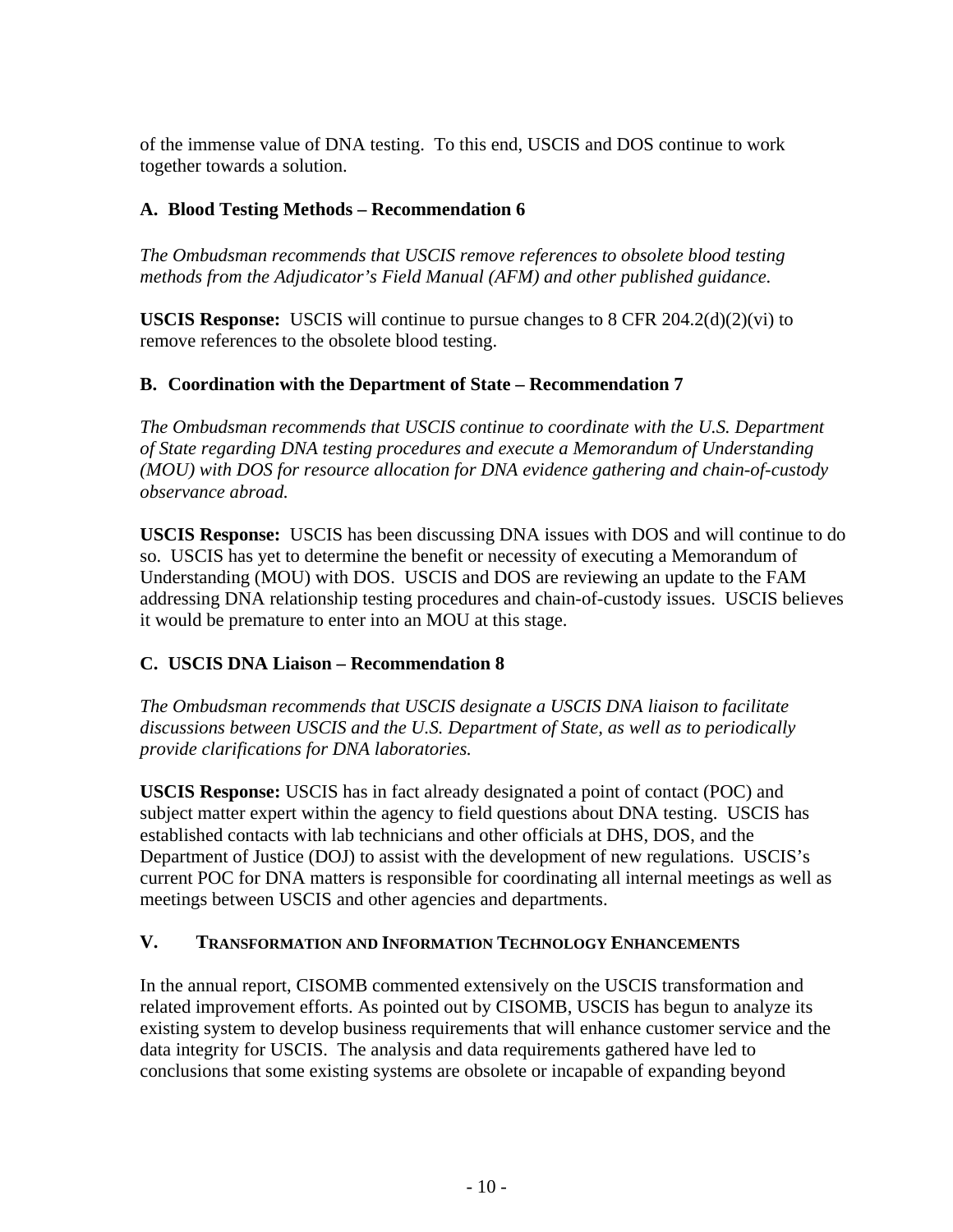current functions. The Office of Transformation Coordination (OTC) has identified vital functions from these systems and intends to integrate them into new system requirements.

#### **A. Coordination and Communication**

As accurately stated in the report, synchronization among the various components responsible for transformation is essential. As such, the Office of Information Technology (OIT) has created a new division, OIT Transformation Support Division (TSD), to increase its level of dedicated support to the transformation effort. This new division will provide significant improvement in coordination and communication efforts between OIT and OTC. OIT's newly established senior management team has placed greater emphasis on cooperation and collaboration to build a mutually advantageous relationship with OTC. OTC will continue to work closely with the OIT and the Solution Architect contractor towards the agency's transformation. This collaboration will enable the agency to have a better understanding of its legacy system capabilities while alleviating system conflicts and identifying parallel approaches and initiatives for future IT solutions.

OTC and OIT have established dedicated liaisons who meet on a consistent basis to report issues, changes, and associated impact. These reports and constant interaction between both program offices will provide for greater information-sharing and fortify the necessary dialogue for success.

#### **B. Pilots**

CISOMB's Annual Report highlighted three system pilots linked to transformation. As noted in the CISOMB Annual Report, the functionality of the Biometric Support System (BSS) is critical to the transformation effort. It provides a bridge to shared biometric information between the legacy environments and more robust IT systems. However, the current biometric functions in the legacy environment are supported by inefficient systems that will be discontinued as the transformation initiative progresses.

BSS functionality has been integrated into a new system called the Customer Profile Management System (CPMS). CPMS will include all the functionality of BSS and the functionality of the Background Check Service (BCS). CPMS will replace several legacy systems and eliminate more than 140 distributed servers. The CPMS will:

- Route fingerprint data to the Federal Bureau of Investigation (FBI) and US-VISIT for enumeration and background investigations;
- Store background investigation results from the FBI;
- Route card data used to produce permanent residency documents, employment authorization documents (EADs), and travel documents; and
- Provide a repository of card data used by USCIS and other agencies to validate immigration status.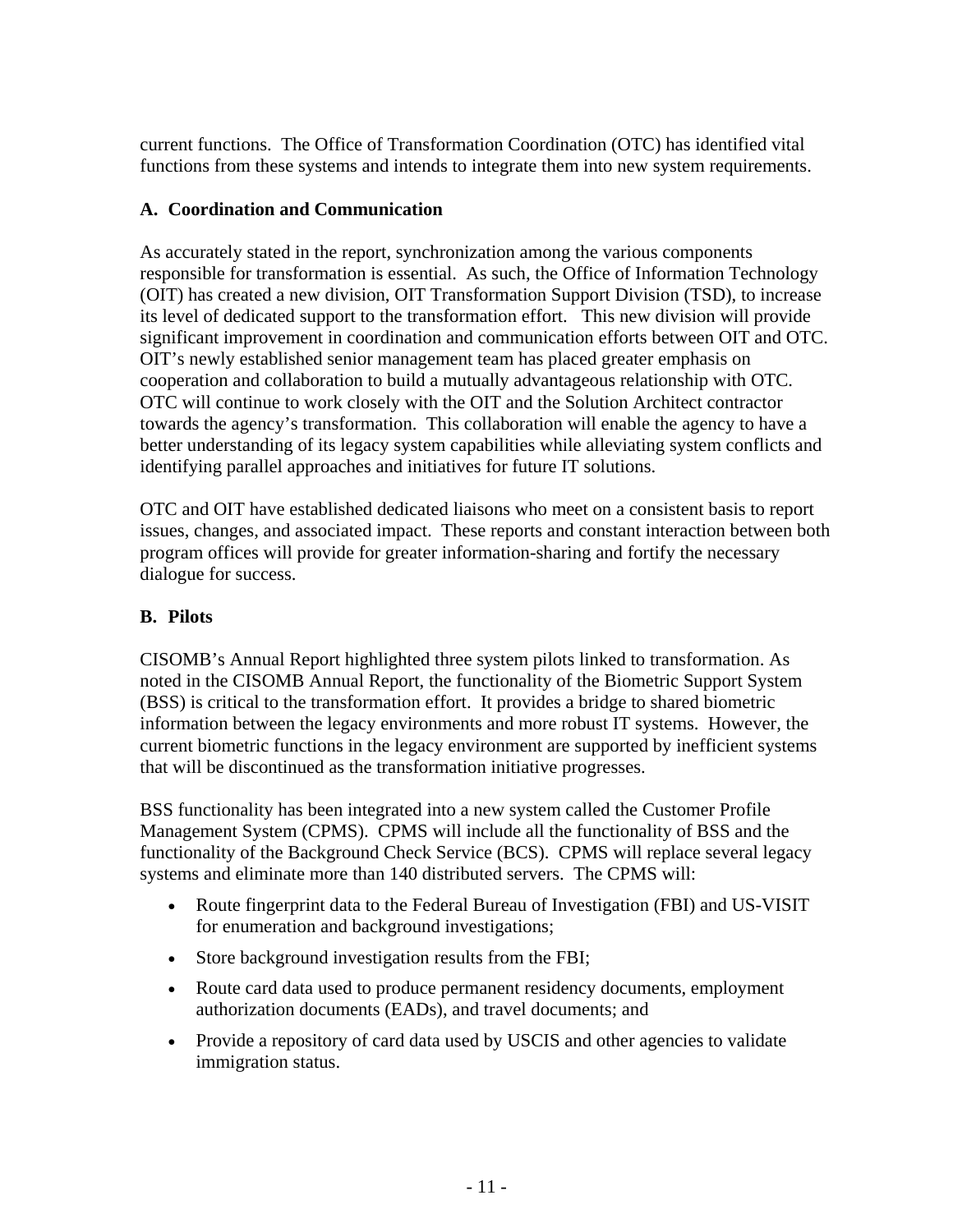USCIS intends to implement CPMS in phases with the first phase scheduled for deployment in November 2009. This phase will include the ability to receive and store the images and relevant biographic data related to permanent resident cards, EADs, reentry permits and refugee travel documents, including radio frequency identification (RFID) data used by CBP. This data can be queried and viewed through the Person-Centric Query Service (PCQS). Since the PCQS user interface does not provide all features found in the Image Storage and Retrieval System (ISRS), both ISRS and PCQS will remain operational until a later release of CPMS. That subsequent release will contain a complete alternative to the ISRS user interface, thus enabling the retirement of ISRS.

The latter phases of CPMS will be integrated into the Solution Architect's integrated master schedule once the new timelines and deliverables are accepted by USCIS.

The second pilot that was highlighted by CISOMB is the Secure Information Management Service (SIMS) Pilot. SIMS was developed as a proof-of-concept to test a variety of operational and technical concepts related to the evolution of a long-term USCIS enterpriselevel case management system.

SIMS has evolved through three phased releases. Sims Version 3.0 is operating at the National Benefits Center and three field offices: Newark, Memphis and Buffalo. While SIMS has provided substantial information as a pilot, the functionality currently being provided by SIMS is expected to be incorporated into the Transformation Solution in Releases 3 and 4. The migration of the current SIMS data will be accomplished in Release 3.

The third pilot highlighted in the CISOMB's Annual Report is the Identity Management Pilot also referred to as Enumeration. USCIS began using the US-VISIT IDENT Exchange Messaging (IXM) interface to US-VISIT IDENT to assign enumerators to individuals in the SIMS Pilot. The Enumeration interface that USCIS built against the US-VISIT IXM interface has been made available on the ESB for other USCIS applications to reuse.

The current plans for the expansion and re-use of this interface are as follows:

- USCIS will be reusing the US-VISIT enumeration interface in support of the Adam Walsh Child Protection and Safety Act for fingerprints provided to USCIS from DOS Consular Affairs. USCIS will also reissue the interface for petitioners filing family-based immigrant visa petitions via a DOS overseas consulate. This use of US-VISIT will allow USCIS to determine if the petitioner has committed a "specified offense against a minor" as part of the Adam Walsh Child Protection and Safety Act requirement. USCIS will submit these prints to the FBI's Integrated Automated Fingerprint Identification System (IAFIS) via the US-VISIT IXM interface.
- USCIS will conduct background checks against US-VISIT and IAFIS. Both systems are expected to be reused within the transformation initiative.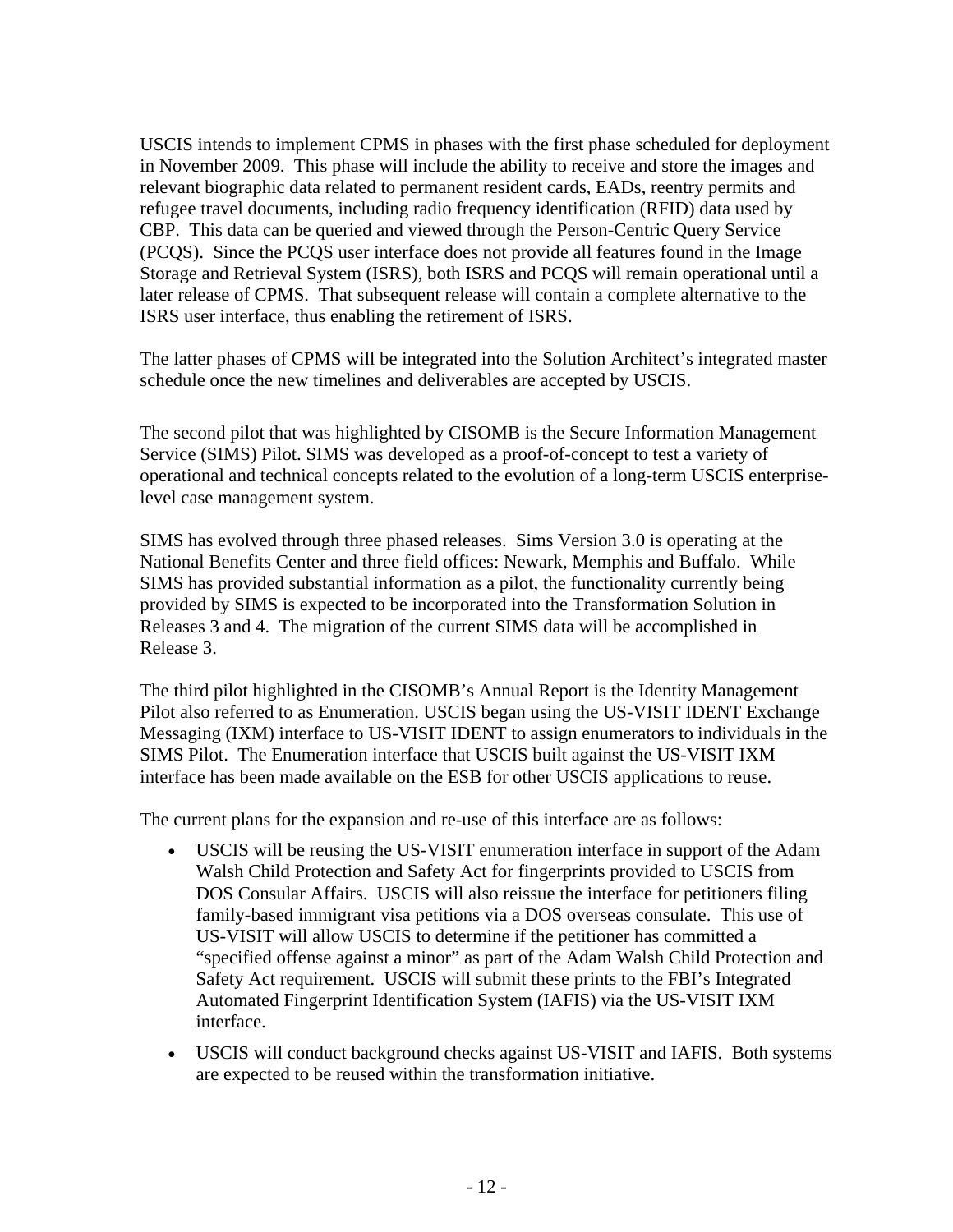USCIS will use this US-VISIT IXM interface and the enumeration services in the Solution Architect's Release 2.

OTC is developing a roadmap from legacy systems to a streamlined and centralized biometric data collection and management system that will be part of the Transformation Solution. The new system will allow USCIS to retire the costly and ineffective legacy biometric infrastructure.

USCIS would like to expand on a point made in the CISOMB Annual Report. In discussing the Enterprise Performance Analysis System (ePAS), the report states, "USCIS has not yet designed ePAS, and has no timeline for deployment."[10](#page-15-0) While it is true that ePAS has yet to be designed, USCIS is in the process of completing its Requirements Development Phase.

USCIS is currently in the seventh month of an eight-month requirements-gathering effort for ePAS, with the final Functional Requirements Document scheduled for delivery in October 2009. OTC has been actively involved in this process and will continue to play a role in the design and development of ePAS. After the requirements documents are reviewed, a final timeline for design and development of the enterprise system will be established.

#### **VI. INFORMATION AND CUSTOMER SERVICE**

As in the 2008 report, CISOMB pays particular attention to customer service and the USCIS Web site. USCIS continues to place significant emphasis on improving customer service and has been particularly active with its efforts to produce a more user-friendly Web site. USCIS has formed several focus groups for the redesign of the Web site and has sought input from various stakeholders, including community-based organizations (CBOs), the American Immigration Lawyers Association (AILA), and CISOMB, to assist in this effort.

#### **A. National Customer Service Center (NCSC)**

 $\overline{a}$ 

USCIS recognizes that when Customer Service Representatives (CSRs) do not adhere to the scripts they risk providing customers with incorrect information. USCIS continues to work with the contractors to ensure that CSRs follow the scripts, and extensive quality control procedures are in place, including random call monitoring, to ensure that procedures are followed correctly. The NCSC is a valuable resource, particularly for customers who do not have Internet access or do not know where to begin the process. The NCSC also has the ability to take "service requests." These requests detail the customer's inquiry and are forwarded directly to the office that is handling the customer's case. The receiving office is tasked to provide the customer with a written response.

<span id="page-15-0"></span> $10$  Citizenship and Immigration Services Ombudsman 2009 Annual Report to Congress, p. 12.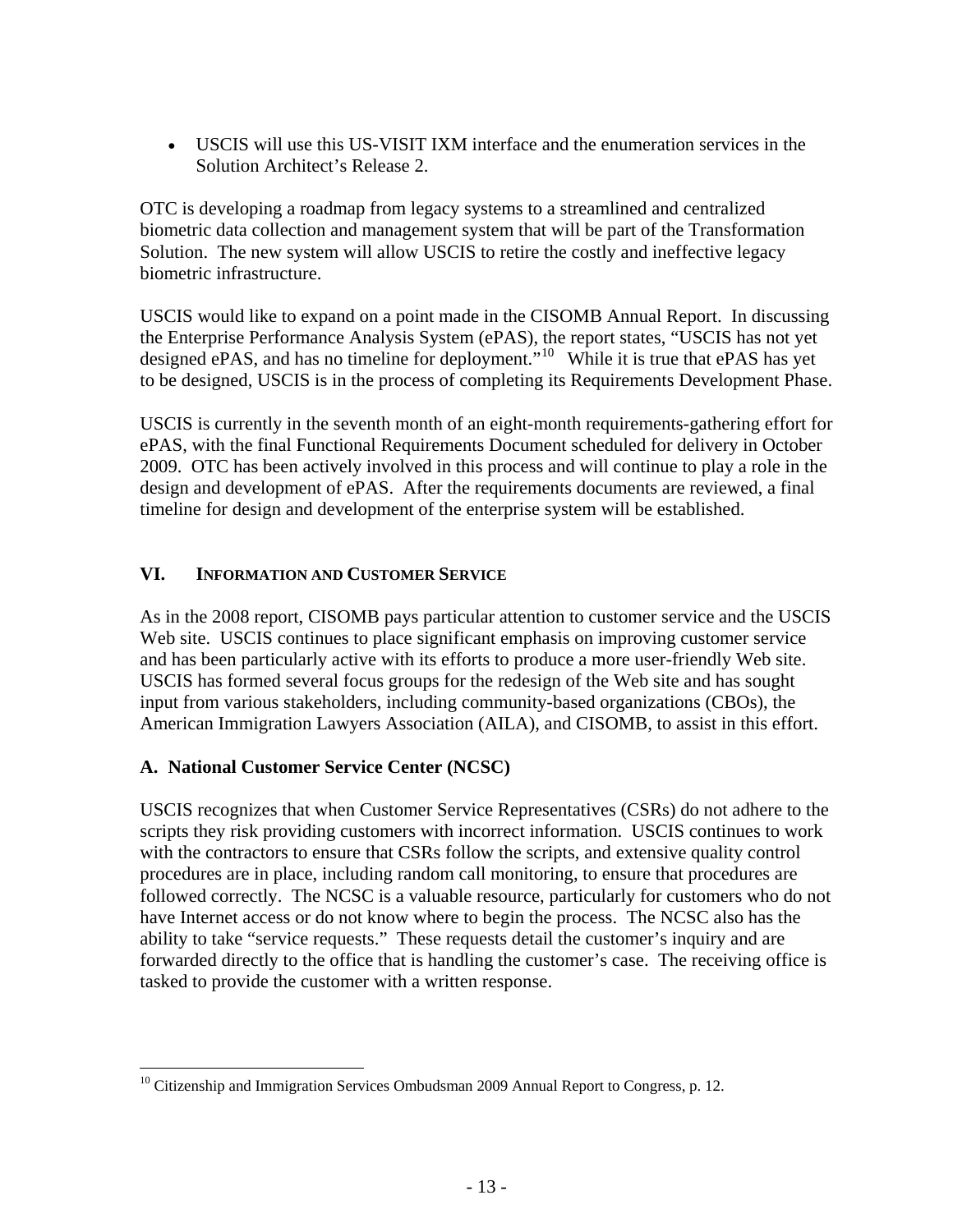Generally, customers report a positive experience when using the NCSC. A customer satisfaction survey is administered by a third party to customers who have recently called the NCSC and spoken to a CSR. During the past year, customers reported an 85 percent satisfaction rate. Customers experience minimal wait times to speak to a CSR, once the customer selects the option of speaking with a CSR from the Interactive Voice Response menu, the customer is connected with a CSR in less than 1 second. USCIS continues to make improvements to enhance the NCSC capabilities to respond effectively and timely to customers.

#### **B. Web Site Improvements**

USCIS appreciates the CISOMB's concern about the Web site and wishes to note that, in conjunction with the Office of Science and Technology Policy (within the Executive Office of the President), USCIS accelerated Web site redesign efforts and launched the new site on September 22, 2009. The revised [www.uscis.gov](http://www.uscis.gov/) is a customer-centric Web site with new tools to help customers learn about applying for immigration benefits and tracking the status of their filed applications. The home page has a "where to start" widget for new users to identify their place in the immigration process and learn about relevant services and benefits available. In addition, the most-searched immigration topics and important customer tools, such as the office locator and online appointment scheduling, are available directly from the home page. The revised Web site provides a dashboard view of an individual's case status as it relates to the major steps taken to process the most common application types. It also provides a contextual overview of national processing volumes and trends.

#### **C. Case Status Online (CSOL) and Service Request Management Tool (SRMT) Online**

In August 2009, the USCIS Office of Information Technology implemented an initiative to provide updates from Claims 3 and Claims 4 with the Customer Relationship Interface System (CRIS). This eliminated interface problems and CRIS now receives action codes from Claims 3 and Claims 4 which provides additional case status messages to customers.

As part of the website redesign USCIS has updated the display of case status information. Case status information is displayed differently to provide more context to the customer about the adjudication process and how their case is progressing. The new display provides the customer with one web page where he or she will be able to see:

- What processing step the case is in;
- Where that particular step falls in the process as a whole;
- National goals and average processing times; and
- Specific processing times for the office where the case is pending.

Prior to the web redesign, customers could sign up to have their case status messages e-mailed directly to them. Currently, the customer is also able to sign up to receive text messages that alert him or her to case status changes.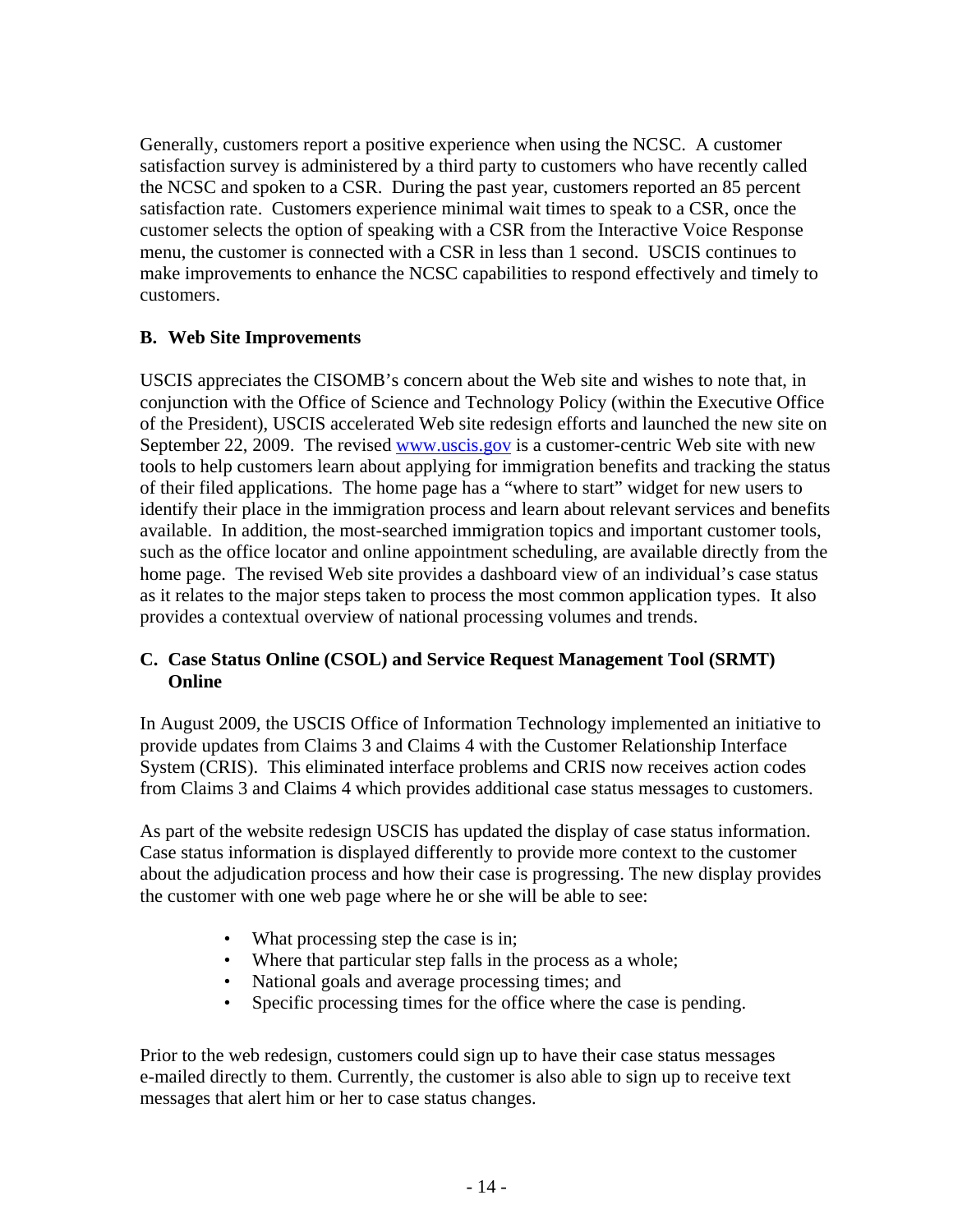# **VII. ITEMS OF NOTE A. Training**

USCIS recognizes the importance of training and continuously seeks to identify areas that will assist employees in the development and fulfillment of their professional responsibilities and future leadership roles. With the 2007 fee rule, USCIS has been able to continue offering BASIC training and expand other training opportunities available at the USCIS Academy.

USCIS Academy programs play a critical role in USCIS's ability to fulfill Goal 6 of the USCIS Strategic Plan: "Operate as a high-performance organization that promotes a highly talented workforce and a dynamic work culture." In order to continue providing excellent customer service and assuring there are no gaps in future leadership, USCIS built the USCIS Academy to develop employees and future leaders. USCIS is pleased with the extent to which employees, supervisors, and managers have taken advantage of the expanded training opportunities to enhance employee and mission performance; assist with individual career development; and develop current and future leadership for the agency.

In 2007, USCIS created a totally new BASIC Training Program with an increased focus on preparing new employees to be job-ready at the completion of their training. Practicums providing new employees with field training and hands-on experience were added to the instructional courses. As part of the agency's efforts to continuously improve the training programs, USCIS seeks feedback from students. Many have indicated that additional computer training would be beneficial. Based on that feedback, the BASIC course was updated in July 2009 to include several additional courses devoted to computer training. Prior to arriving at the Academy, students have an opportunity to take introductory courses on electronic reference tools, computer systems, and EDMS. BASIC training has also been expanded to provide students with computer training on the systems they will use on the job, such as the Interagency Border Inspection System (IBIS), NFTS, and CIS, as well as various Microsoft applications. Overall, the 2009 revision of the BASIC curriculum enhances the readiness of new employees.

Beginning in FY 2008, newly hired adjudicators must fulfill the requirements of the National Job Proficiency Certification (NJPC). The NJPC provides local office directors with a checklist to document a student's completion of instruction, practicum, and on-thejob training. Validation of BASIC is set for completion by the end of FY 2009. Validation is a formal assessment by a certified agent to establish that the training course design, content, and delivery ensure all trainees have the opportunity to be job-ready.

#### **B. Requests for Evidence (RFEs)**

USCIS appreciates CISOMB's concerns regarding the number of RFEs issued at the National Benefits Center (NBC) and the Service Centers. USCIS will continually review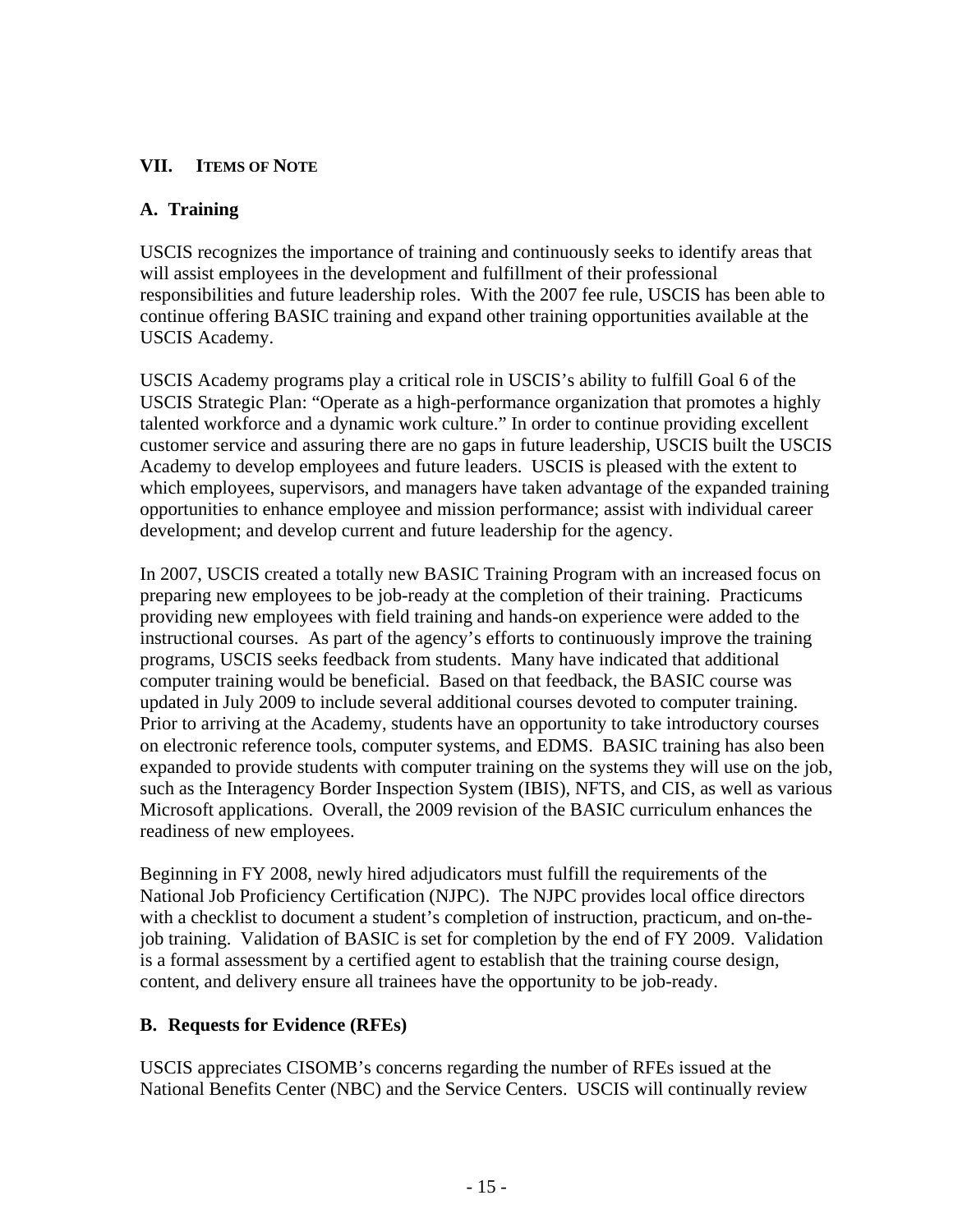internal processes to ensure that RFEs are issued in a timely manner and only when necessary to establish eligibility for the benefit sought. USCIS will promulgate new guidelines governing the issuance of RFEs to ensure consistency, efficiency and proper scope. The guidelines will be informed by public engagement and a robust feedback loop with agency personnel at all levels. To further improve the RFE process, USCIS will also initiate in FY10, quality reviews of RFEs by supervisors, and specific feedback to employees who issue RFEs.

#### **1. National Benefits Center (NBC)**

NBC has focused on improving internal case reviews to ensure that RFEs are sent only for those items that are necessary to the adjudication of the benefit but were not initially submitted or found elsewhere in the file. In 2007 a working group was formed to revise and simplify RFE phrases, based largely on feedback from external stakeholders. The simplified RFE statements were implemented in early 2008 and have contributed to applicants submitting complete RFE responses, which helps cases move through the process with increased efficiency and speed. For each type of application the Center processes, NBC frequently reviews the percentage of the applications to which adjudicators are issuing RFEs. Identifying if the rate of RFEs for a specific application type has increased or decreased significantly alerts NBC management to more closely review the RFEs being issued to determine if additional guidance is necessary in all cases for initial evidentiary requirements. Because of these efforts, the number of RFEs issued by the NBC has dropped from an average of 50 percent in 2007 to 38 percent in 2008.

#### **2. Service Centers**

The Office of Service Center Operations (SCOPS) continues to work with all four Service Centers to examine and minimize adjudicative inconsistencies in the field. In the Annual Report, the CISOMB noted the varying rates at which RFEs are issued at the Vermont Service Center (VSC) and California Service Center (CSC) for H-1B, L-1A, L-1B, O, and R nonimmigrant classifications. There are, however, a variety of items that need to be taken into account when comparing the number of RFEs issued for these classifications.

It is difficult to compare the RFE rates on these nonimmigrant categories against one another since different types of evidence are required for each of the classifications. For example, the type of evidence and documentation required for a nonimmigrant O-1 alien with extraordinary ability in the sciences, arts, or athletics is very different than that required for an H-1B specialty occupation. Despite varying evidentiary requirements across the classifications, regular communication between VSC, CSC, and SCOPS regarding adjudications and standards has resulted in more consistent 2008 RFE rates for CSC and VSC than in previous years (2006 and 2007) on H-1B, L-1A, L-1B, O, and R nonimmigrant categories. While such communication efforts are in place to provide uniform adjudication, an RFE may still be necessary to adjudicate a petition, since each case is fact-dependent. In this regard, it is important to remember that each visa petition filing is a separate proceeding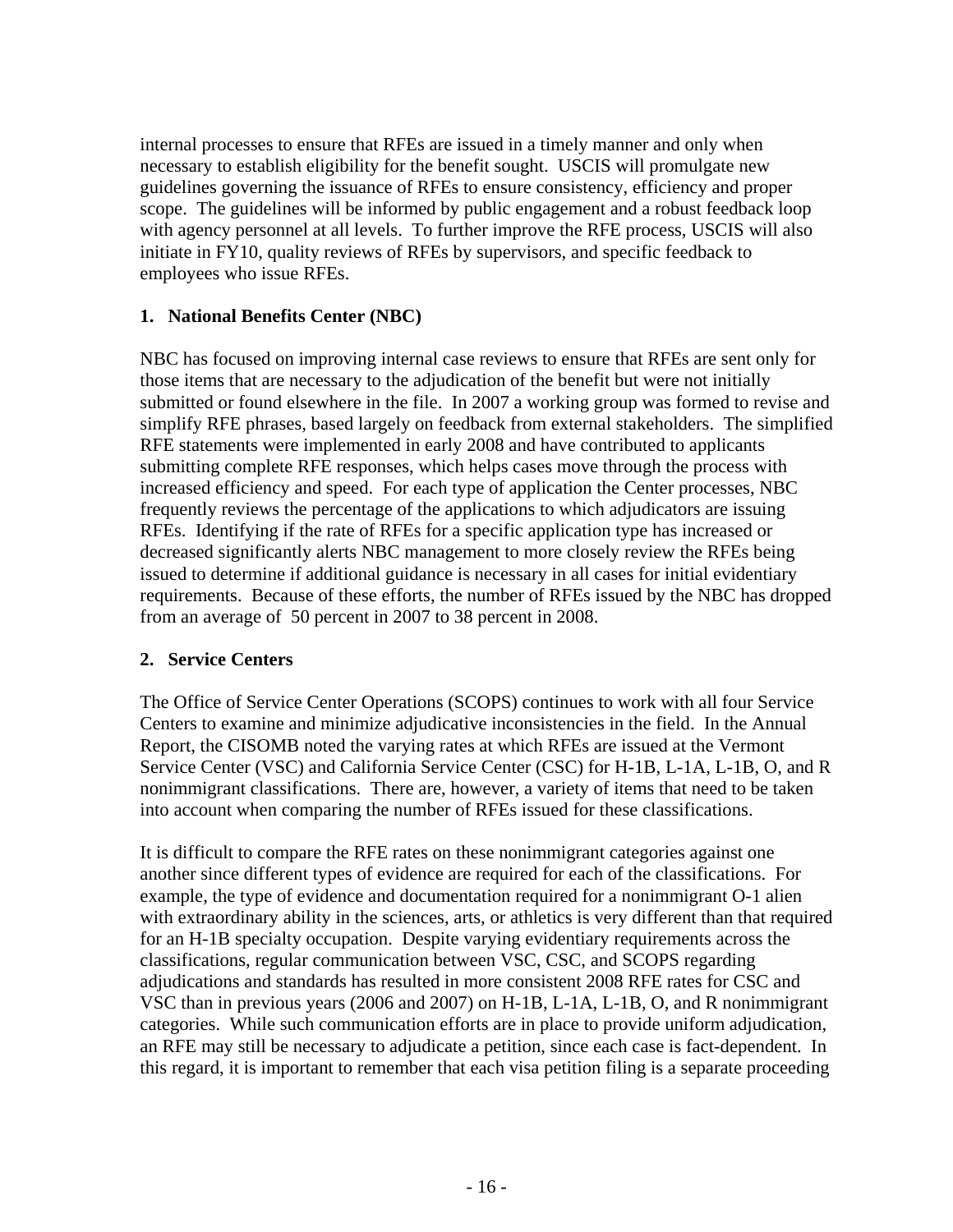and is decided on the basis of the evidence in that particular proceeding. Therefore, an RFE may be necessary to determine eligibility.

In March 2009, SCOPS formed a Business Operations component within its Business Branch to facilitate uniformity and consistency in adjudication between sister Service Centers. As such, the Business Operations component has been tasked with reviewing and determining areas where the field may need additional guidance regarding general standards for the issuance of RFEs.

#### **C. K-3 Visa Family Reunification Process**

In response to CISOMB's 2006 Recommendation  $10<sup>11</sup>$  $10<sup>11</sup>$  $10<sup>11</sup>$  cited in the 2009 Annual Report, USCIS consolidated the processing of Form I-130 and Form I-129F into a single adjudication and began sending both approved forms to DOS. Since 2006, USCIS has significantly reduced the I-130 backlog and the processing times of both forms. Because the adjudication of these two forms has been consolidated into a single adjudication, the processing time will necessarily be the same.

Consolidation of Forms I-130 and I-129F into a single adjudication has allowed USCIS to process I-130 approvals consistently, thus reducing processing times and preventing the waste of resources and duplication of processes.

The 2009 Annual Report suggests that the legislative intent of the LIFE Act is not being fulfilled since the current processing times for Forms I-130 and I-129F are the same. In the past, the processing time and wait for the issuance of an immediate relative immigrant visa were significantly longer due to lengthy I-130 processing times, coupled with the time needed to consular process for the immigrant visa. In light of this, Congress passed legislation to allow for the filing of an I-129F to allow DOS to issue a K-3 visa for a spouse to come to the United States as a nonimmigrant for family unity while awaiting approval of the I-130 petition; the spouse could then adjust status in the United States. The legislative intent of the LIFE Act was based on the historical I-130 backlog that existed when Congress created the K-3 category. USCIS has drastically reduced the backlog associated with I-130 petitions, and the processing times are no longer at 12 months or more. USCIS is committed to a processing time of 6 months and is currently meeting or exceeding that commitment.

#### **D. USCIS Fee Funding Structure**

 $\overline{a}$ 

USCIS appreciates the concerns CISOMB raises regarding the USCIS funding structure, including the impact of the recent decline in filings and the resulting decline in revenue. Given the parameters of the fee structure, USCIS has reduced planned spending in several areas, including personnel expenses, and will continue to look for additional cost saving

<span id="page-19-0"></span> $11$  Citizenship and Immigration Services Ombudsman 2006 Annual Report to Congress.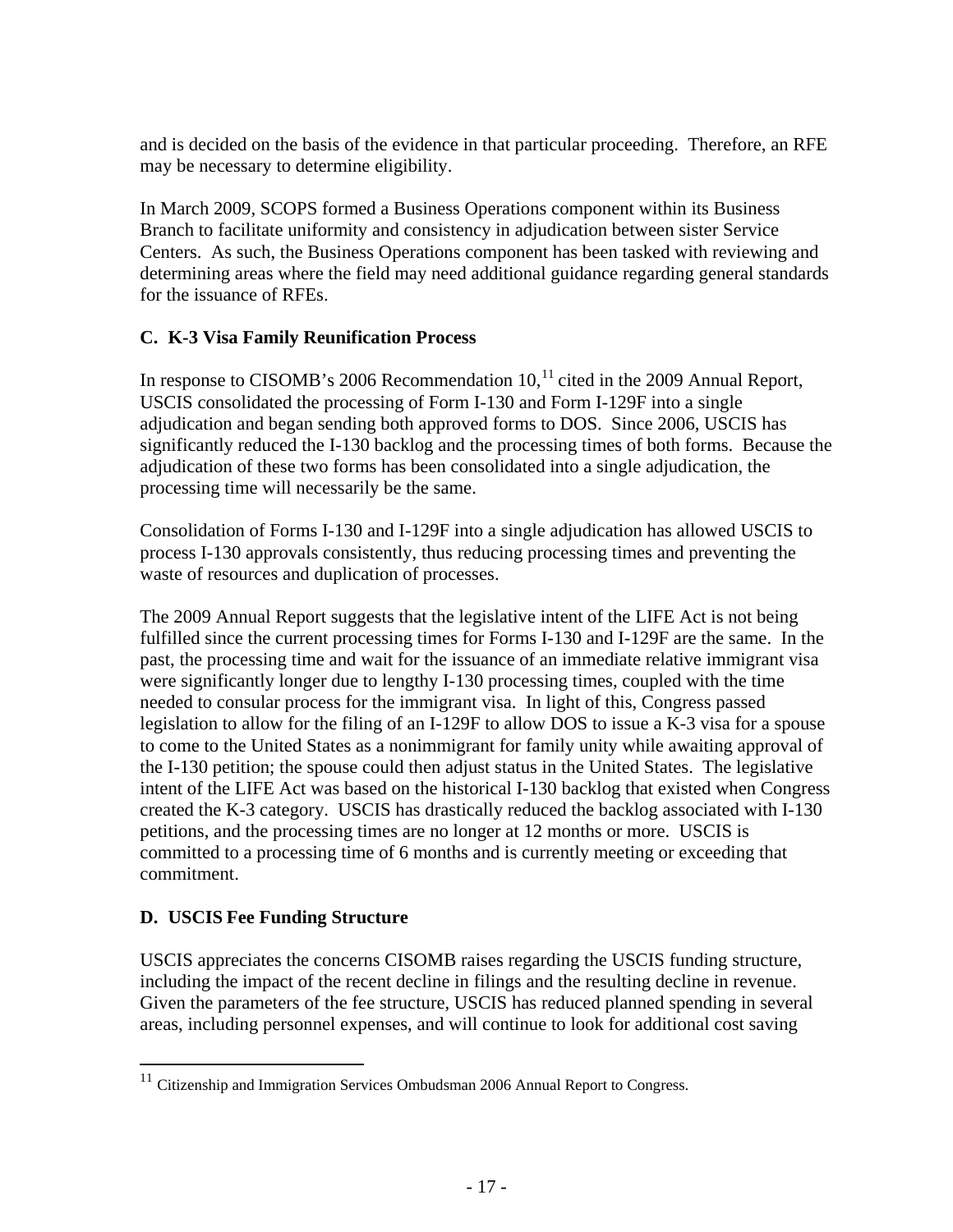measures and make every effort to minimize any impact on service. Consistent with the Chief Financial Officers Act of 1990, USCIS is required to review on a biennial basis the fees charged by the agency. To this end, USCIS is currently finalizing a fee study and will indicate whether or not existing fees need to remain the same or be changed. It is anticipated this process will be completed in the fall of 2009.

In addition, the President's FY 2010 Budget request included initial steps to reform immigration fees and USCIS plans to continue to work toward ensuring that fees are set at an appropriate level.

#### **VIII. CONCLUSION**

USCIS continues to enhance operational efficiency, improve customer service tools, and strengthen communication with stakeholders. USCIS is committed to providing further transparency into its operations as well as working with CISOMB to assist in the fulfillment of the agency's mission.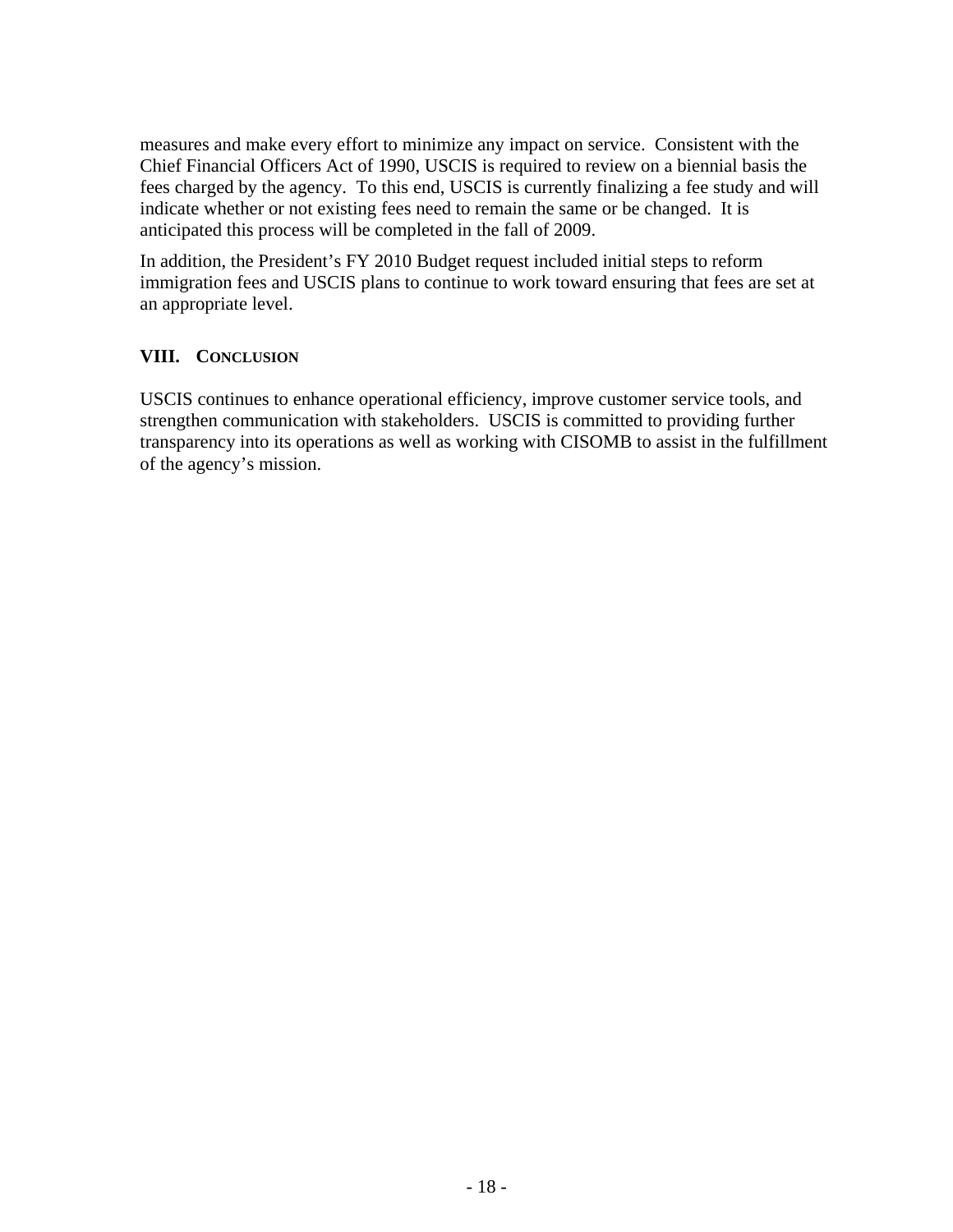| <b>APPENDIX A.</b> | <b>ACRONYMS AND INITIALISMS</b>                                     |
|--------------------|---------------------------------------------------------------------|
| AC21               | American Competitiveness in the Twenty-First Century Act            |
| A-File             | Alien File                                                          |
| <b>AFM</b>         | <b>Adjudicators Field Manual</b>                                    |
| <b>AILA</b>        | <b>American Immigration Lawyers Association</b>                     |
| <b>BCS</b>         | <b>Background Check System</b>                                      |
| <b>BSS</b>         | <b>Biometric Support System</b>                                     |
| <b>CBO</b>         | Community-Based Organization                                        |
| <b>CBP</b>         | <b>Customs and Border Protection</b>                                |
| <b>CFR</b>         | Code of Federal Regulations                                         |
| <b>CIS</b>         | Central Index System                                                |
| <b>CISOMB</b>      | CIS Ombudsman                                                       |
| <b>CLAIMS</b>      | <b>Computer-Linked Application Information Management</b><br>System |
| <b>CPMS</b>        | <b>Customer Profile Management System</b>                           |
| <b>CRIS</b>        | <b>Customer Relationship Interface System</b>                       |
| <b>CSC</b>         | California Service Center                                           |
| <b>CSOL</b>        | <b>Case Status Online</b>                                           |
| <b>CSR</b>         | <b>Customer Service Representative</b>                              |
| <b>DHS</b>         | Department of Homeland Security                                     |
| <b>DOJ</b>         | Department of Justice                                               |
| <b>DOS</b>         | Department of State                                                 |
| <b>EAD</b>         | <b>Employment Authorization Document</b>                            |
| $EB-1$             | Employment-Based, First Preference                                  |
| <b>EDMS</b>        | <b>Enterprise Document Management System</b>                        |
| ePAS               | Enterprise Performance Analysis System                              |
| <b>ESB</b>         | <b>Enterprise Service Bus</b>                                       |
| <b>FAM</b>         | Foreign Affairs Manual                                              |
| <b>FBI</b>         | Federal Bureau of Investigation                                     |
| <b>FCO</b>         | <b>File Control Office</b>                                          |
| <b>FY</b>          | <b>Fiscal Year</b>                                                  |
| <b>HLA</b>         | Human Leukocyte Antigen                                             |
| <b>IAFIS</b>       | <b>Integrated Automated Fingerprint Identification System</b>       |
| <b>IBIS</b>        | <b>Interagency Border Inspection System</b>                         |
| <b>ICE</b>         | Immigration and Customs Enforcement                                 |
| <b>IDENT</b>       | <b>Automated Biometric Identification System</b>                    |
| <b>INA</b>         | Immigration and Nationality Act                                     |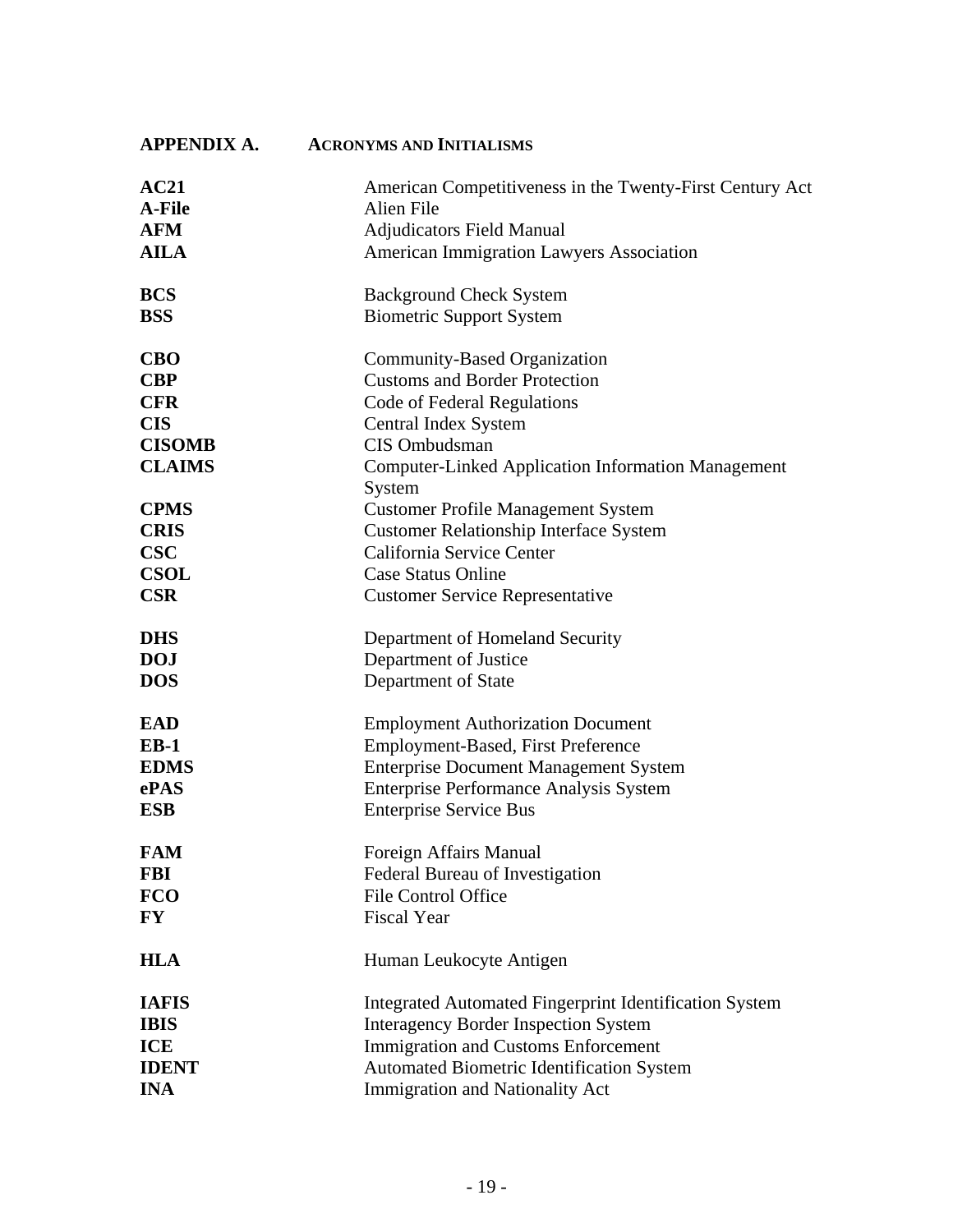| <b>IOE</b>     | <b>Integrated Operating Environment</b>                   |
|----------------|-----------------------------------------------------------|
| <b>ISRS</b>    | <b>Image Storage and Retrieval System</b>                 |
| <b>IVAMS</b>   | <b>Immigrant Visa Allocation Management System</b>        |
| <b>IVR</b>     | <b>Interactive Voice Response</b>                         |
| <b>IXM</b>     | <b>IDENT Exchange Messaging</b>                           |
| <b>LESC</b>    | Law Enforcement Support Center                            |
| <b>MOU</b>     | Memorandum of Understanding                               |
| <b>NARA</b>    | National Archives and Records Administration              |
| <b>NBC</b>     | <b>National Benefits Center</b>                           |
| <b>NCIC</b>    | <b>National Crime Information Center</b>                  |
| <b>NCSC</b>    | <b>National Customer Service Center</b>                   |
| <b>NFTS</b>    | <b>National File Tracking System</b>                      |
| <b>NJPC</b>    | National Job Proficiency Certification                    |
| <b>NRC</b>     | <b>National Records Center</b>                            |
| <b>NSC</b>     | Nebraska Service Center                                   |
| <b>NSRV</b>    | National Security and Records Verification                |
| <b>NVC</b>     | <b>National Visa Center</b>                               |
| <b>OCFO</b>    | Office of the Chief Financial Officer                     |
| <b>OIT</b>     | Office of Information Technology                          |
| <b>OMB</b>     | Office of Management and Budget                           |
| <b>OTC</b>     | Office of Transformation Coordination                     |
| <b>PCQS</b>    | Person Centric Query Service                              |
| <b>PIPT</b>    | Program Integrated Product Team                           |
| <b>POE</b>     | Port of Entry                                             |
| <b>RDF</b>     | <b>Records Digitization Facility</b>                      |
| <b>REST-QA</b> | Records Electronic Systems Training and Quality Assurance |
| <b>RFE</b>     | Request for Evidence                                      |
| <b>RFID</b>    | Radio Frequency Identification                            |
| <b>ROH</b>     | <b>Records Operation Handbook</b>                         |
| <b>SCOPS</b>   | <b>Service Center Operations</b>                          |
| <b>SIMS</b>    | <b>Secure Information Management Service</b>              |
| <b>SIV</b>     | Special Immigrant Visas                                   |
| <b>SLA</b>     | Service Level Agreement                                   |
| <b>SMART</b>   | <b>Standard Management Analysis Reporting Tool</b>        |
| <b>SMS</b>     | <b>Short Message Service</b>                              |
| <b>SODA</b>    | Scan on Demand Application                                |
| <b>SRMT</b>    | Service Request Management Tool                           |
| <b>TLT</b>     | <b>Transformation Leadership Team</b>                     |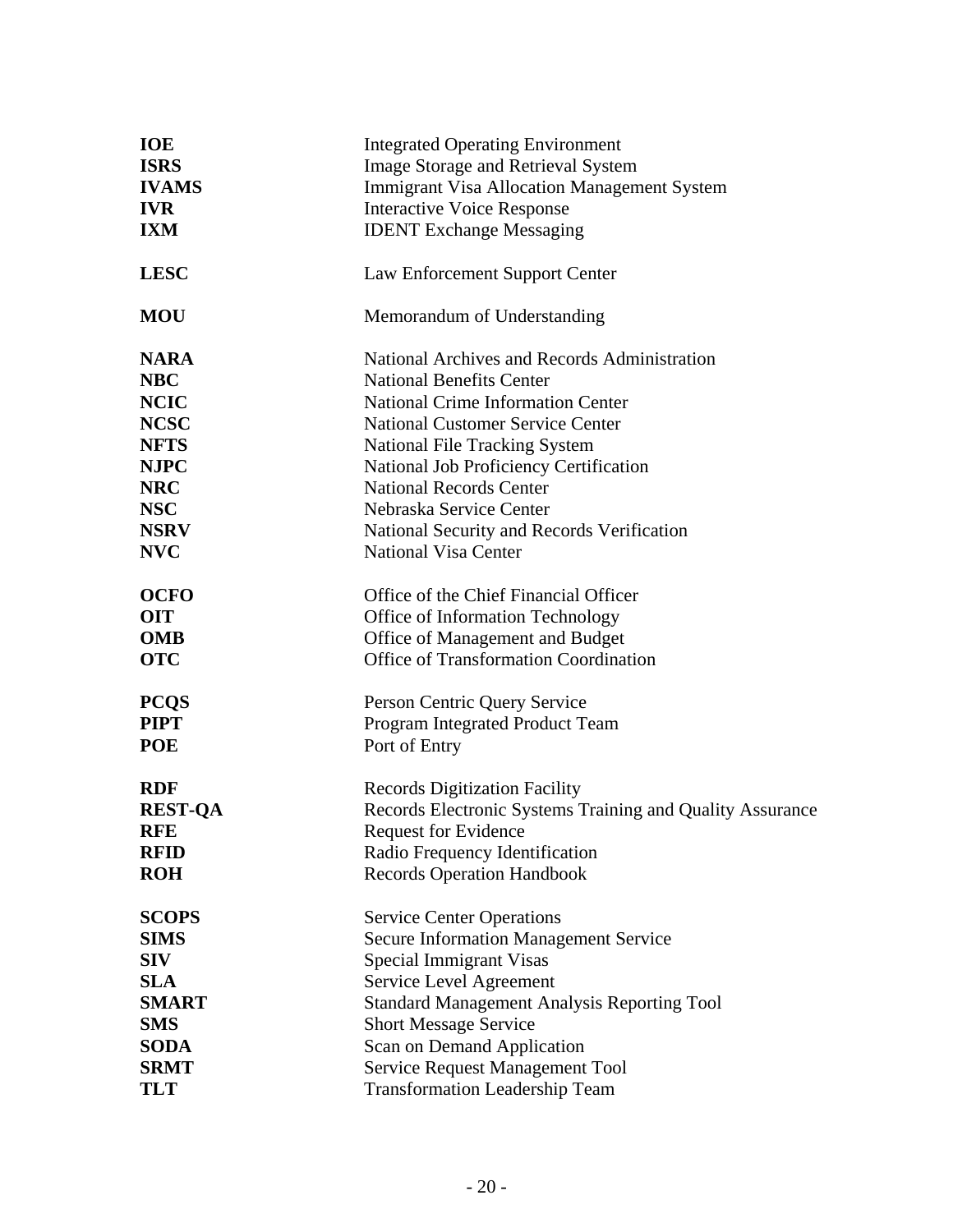| <b>TPS</b>      | <b>Temporary Protected Status</b>                      |
|-----------------|--------------------------------------------------------|
| <b>TSC</b>      | <b>Texas Service Center</b>                            |
| <b>TSD</b>      | <b>Transformation Support Division</b>                 |
| <b>USCIS</b>    | U.S. Citizenship and Immigration Services              |
| <b>US-VISIT</b> | U.S. Visitor and Immigrant Status Indicator Technology |
| <b>VSC</b>      | <b>Vermont Service Center</b>                          |
| <b>WIPT</b>     | Working Integrated Product Team                        |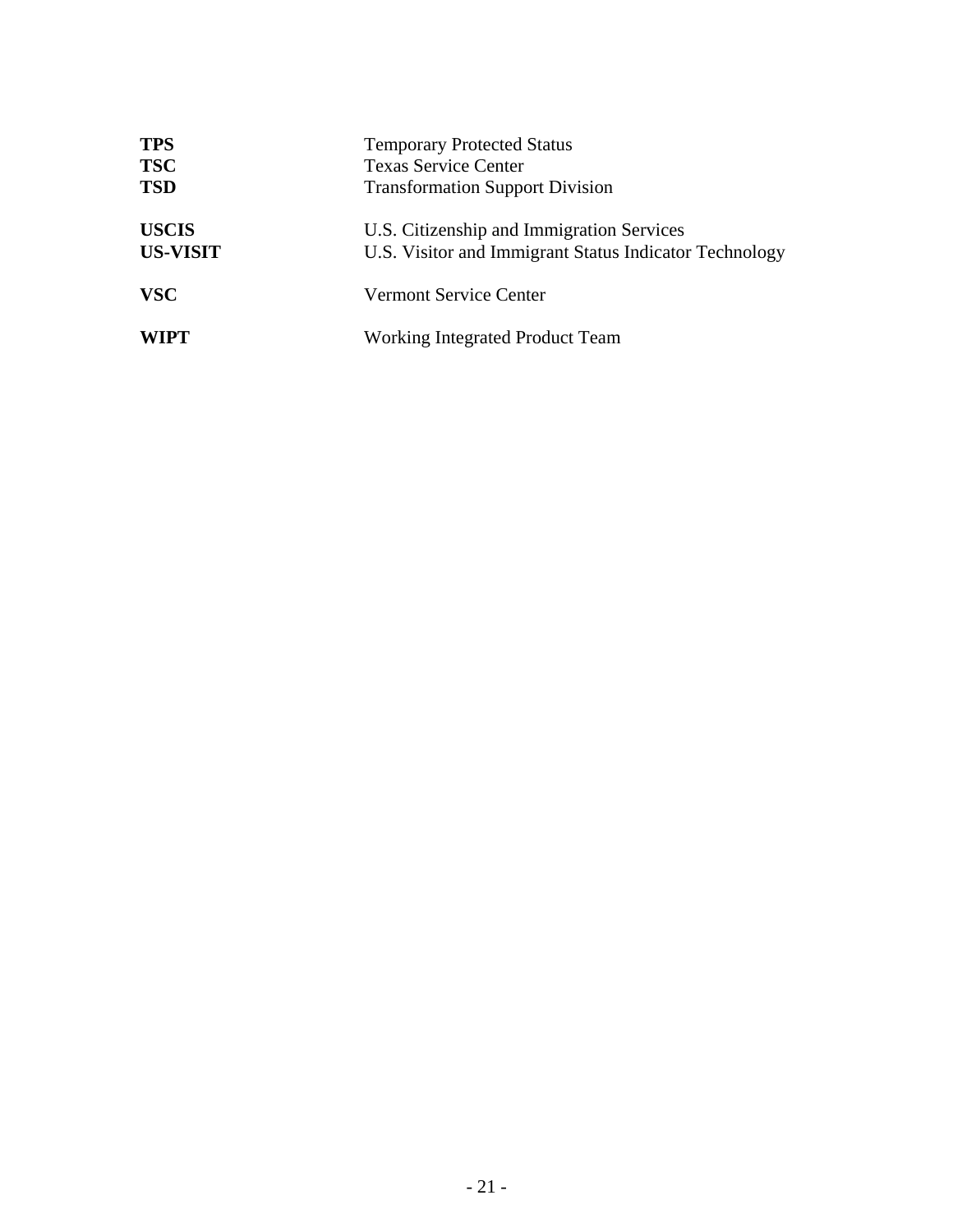#### **APPENDIX B: RECOMMENDATION CHARTS**

To monitor the agency's progress on implementing CISOMB recommendations, USCIS has prepared the following recommendation charts. The charts display a summary of the recommendation, the date USCIS responded to the recommendation, whether USCIS agrees to implement the recommendation, and the status of any resulting implementation. It is important to note that while USCIS may have initially agreed or disagreed to implement a recommendation in its response, there are occasions when USCIS revisits recommendation made by the CISOMB and reassesses implementation.

#### **B1: Recommendations Results that Require Clarification**

There are several recommendations listed on the chart provided in the CISOMB 2009 Annual Report (pp. 77-81) that USCIS needs to clarify.

| <b>Recommendation</b>                                                                                                                                                                                                                                                                                        | <b>Response Date</b>  | <b>USCIS Comments</b>                                                                                                                                                                                                                                                                                                                                                                                                                       |
|--------------------------------------------------------------------------------------------------------------------------------------------------------------------------------------------------------------------------------------------------------------------------------------------------------------|-----------------------|---------------------------------------------------------------------------------------------------------------------------------------------------------------------------------------------------------------------------------------------------------------------------------------------------------------------------------------------------------------------------------------------------------------------------------------------|
| <b>Annual Report</b><br><b>Recommendation 2008-10:</b><br><b>Workforce Elements of Surge</b><br><b>Plan</b><br>Review the workforce elements<br>of its 2007 surge plan and make<br>public an after-action report on<br>its findings, including best<br>practices, for possible future<br>application surges. | September 30,<br>2008 | USCIS agreed to develop an after-<br>action report to review the workforce<br>elements of the 2007 surge plan. In our<br>response, USCIS did not agree to make<br>this report public. This report has been<br>completed, but USCIS does not intend<br>to release this document publicly.                                                                                                                                                    |
| <b>Annual Report</b><br><b>Recommendation 2008-09:</b><br><b>Tip Sheets</b><br>Expand the use of filing<br>guidance "tip sheets" to reduce<br>the current "Request for<br>Evidence" (RFE) issuance rates.                                                                                                    | September 30,<br>2008 | USCIS has developed and continues to<br>develop tip sheets to assist our<br>customers with filing. Since the<br>CISOMB 2008 Annual Report, USCIS<br>has developed several tip sheets<br>including filing tips for H-1B<br>nonimmigrants, filing tips for religious<br>workers, and an adoption tip sheet.<br>USCIS will continue to provide<br>guidance to our customers, but does not<br>plan to further report on this<br>recommendation. |
| <b>Annual Report</b><br><b>Recommendation 2008-07:</b><br><b>Tier 1 Call Center</b><br><b>Representatives</b><br>Ensure its Tier 1 Customer<br>Service Representatives (CSRs)<br>of the NCSC follow the scripted                                                                                             | September 30,<br>2008 | USCIS did not disagree with this<br>recommendation, nor did we state that it<br>would not be implemented, as<br>suggested by the symbol used in the<br>recommendation status chart in the<br>CISOMB 2009 Annual Report. We<br>indicated we already had procedures in                                                                                                                                                                        |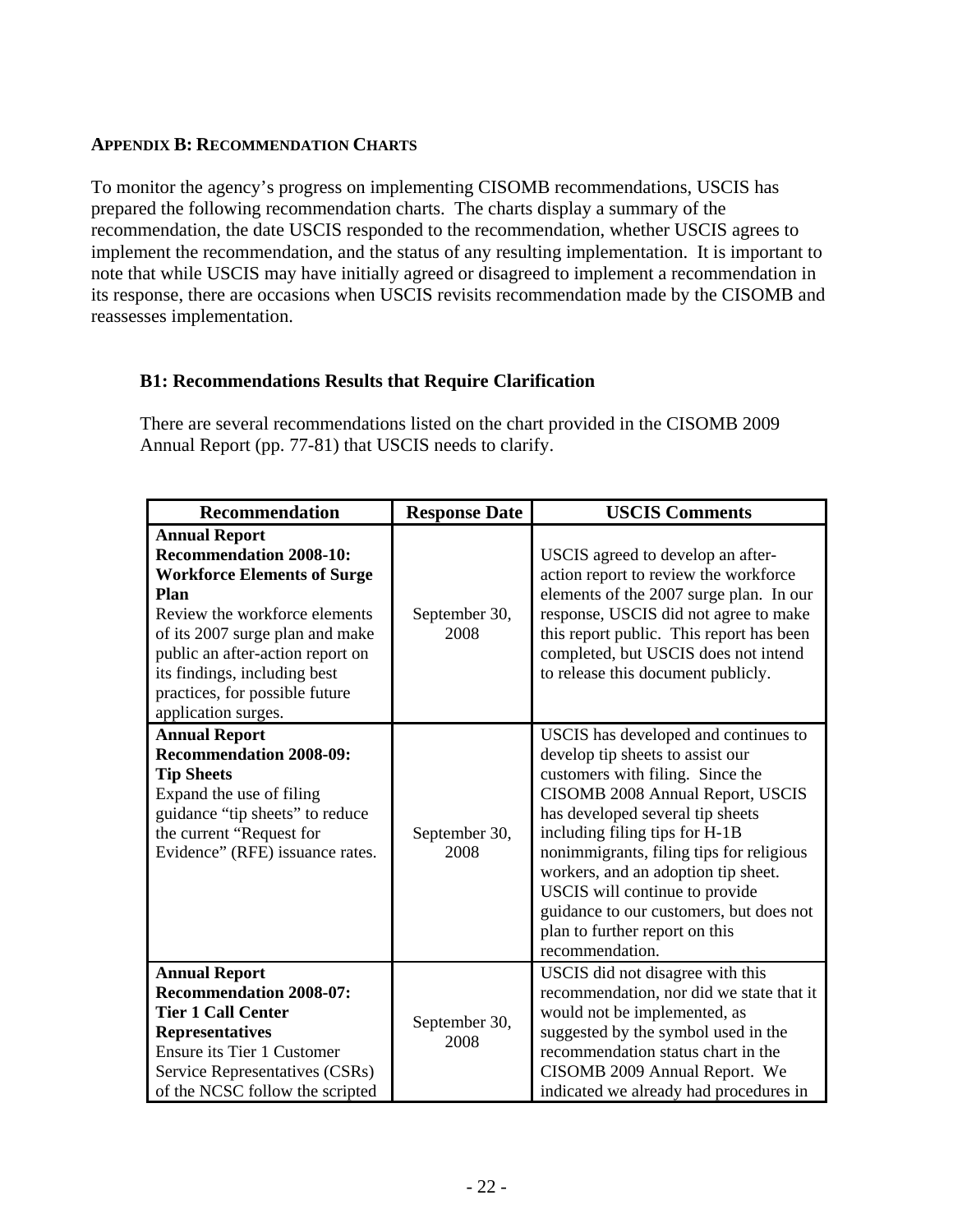| information and are properly<br>notified of change of scripts.                                                                                                                                                                                                                                          |                       | place. Tier 1 representatives are<br>contractually obligated to follow the<br>scripts. Failure to follow the script may<br>result in disciplinary action for the Tier<br>1 representative and demerits for the<br>contracting agency. USCIS employs<br>several quality assurance techniques to<br>ensure that Tier 1 representatives are<br>effectively doing their jobs.                                                            |
|---------------------------------------------------------------------------------------------------------------------------------------------------------------------------------------------------------------------------------------------------------------------------------------------------------|-----------------------|--------------------------------------------------------------------------------------------------------------------------------------------------------------------------------------------------------------------------------------------------------------------------------------------------------------------------------------------------------------------------------------------------------------------------------------|
| <b>Annual Report</b><br><b>Recommendation 2008-03:</b><br><b>National File Tracking</b><br>Convene a working group to<br>define and implement near-term<br>national file tracking goals.                                                                                                                | September 30,<br>2008 | USCIS has created a national file<br>tracking working group. This group has<br>both short and long term goals and is<br>working to implement them.                                                                                                                                                                                                                                                                                   |
| <b>Annual Report</b><br><b>Recommendation 2008-02:</b><br><b>Digitization Initiative</b><br>Publicize near-term goals for the<br>"digitization initiative"<br>(electronic form filing and case<br>processing).                                                                                          | September 30,<br>2008 | USCIS's efforts to digitize immigration<br>files have been widely reported in the<br>public arena. The agency's goals for<br>digitizing immigration files were also<br>discussed in the USCIS 2008 Annual<br>Report.                                                                                                                                                                                                                 |
| <b>Annual Report</b><br><b>Recommendation 2007-23:</b><br><b>Training in the Field Offices</b><br>Amend job requirements to<br>include knowledge of certain<br>commercially-available<br>computer programs and provide<br>all interviewing officers with<br><b>Interviewing Techniques</b><br>Training. | February 13,<br>2008  | CISOMB recommended that USCIS<br>amend job requirements for employees<br>to include basic knowledge of certain<br>commercially-available computer<br>programs. USCIS did not agree to<br>implement this recommendation, noting<br>that "most employees come to the<br>respective positions with a basic<br>working knowledge of relevant<br>commercially available programs.<br>However, local training is also offered<br>as needed |
| <b>Annual Report</b><br><b>Recommendation 2007-14:</b><br><b>Records Management</b><br>Define a program to ensure<br>proper handling and monitoring<br>of its records. The program<br>should be assigned to a USCIS<br>headquarters office element.                                                     | February 13,<br>2008  | This recommendation has been fulfilled.<br>USCIS has created NFTS to track the<br>location and movement of files. Other<br>DHS components that use immigration<br>files also have access to and use of<br>NFTS. While all offices are required to<br>use NFTS, monitoring and maintenance<br>of the system is conducted by<br>Headquarters staff.                                                                                    |
| <b>Annual Report</b><br><b>Recommendation 2007-12:</b><br><b>Request for Evidence Issuance</b><br>(2) Develop transparent and<br>easily understandable rejection                                                                                                                                        | February 13,<br>2009  | This recommendation was to develop<br>transparent and easily understandable<br>rejection criteria. Each application or<br>petition that USCIS rejects contains a<br>notice that clearly explains the reason                                                                                                                                                                                                                          |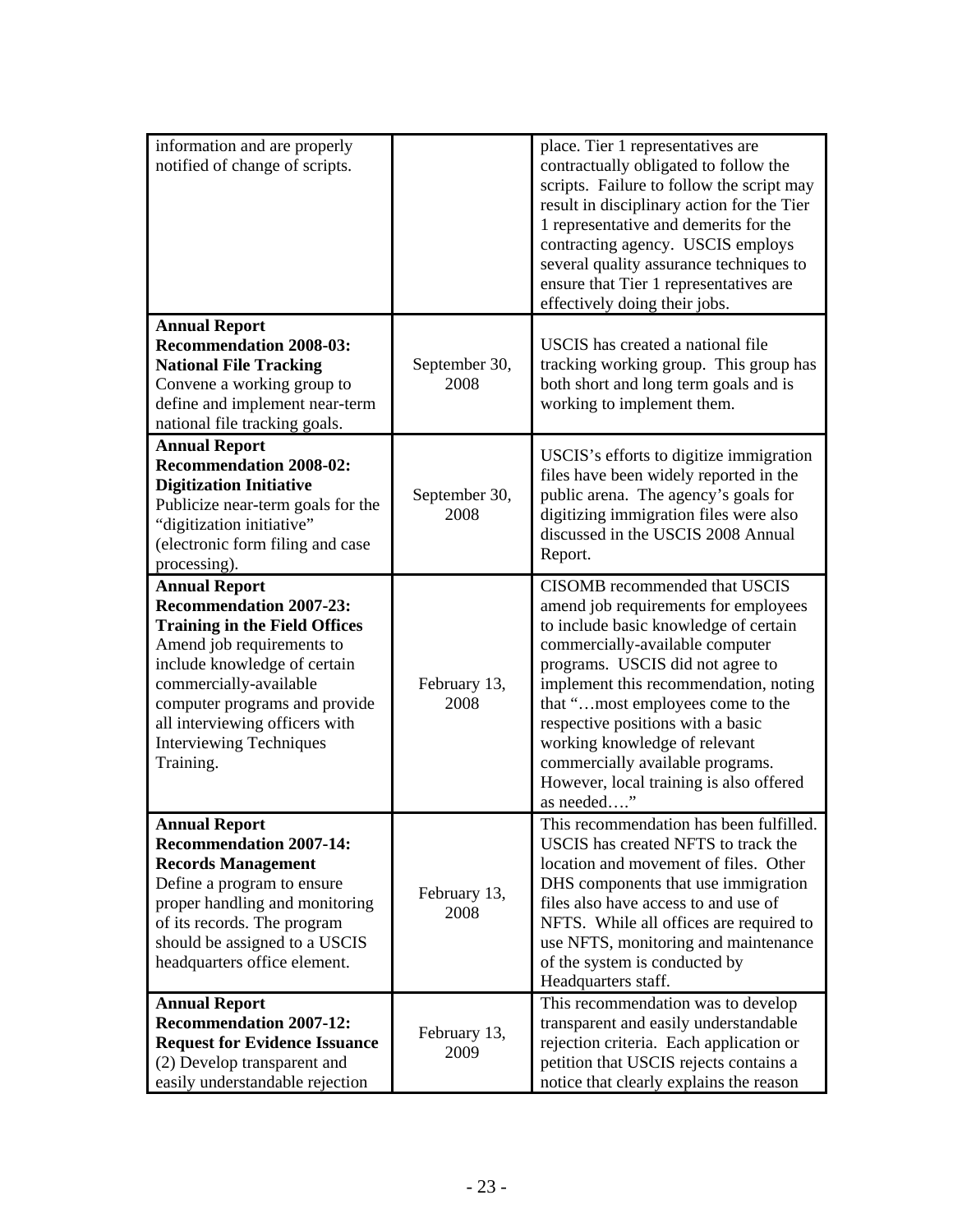| criteria;                                                                                                                                                                                                                                                                                                                                                                                                                                                 |                      | for the rejection. USCIS considers this<br>recommendation fulfilled.                                                                                                                                                                                                                                                                                                                                                                                             |
|-----------------------------------------------------------------------------------------------------------------------------------------------------------------------------------------------------------------------------------------------------------------------------------------------------------------------------------------------------------------------------------------------------------------------------------------------------------|----------------------|------------------------------------------------------------------------------------------------------------------------------------------------------------------------------------------------------------------------------------------------------------------------------------------------------------------------------------------------------------------------------------------------------------------------------------------------------------------|
| (3) Develop RFEs written in<br>simple, more direct language<br>with less legalese and<br>personalized to the recipient for<br>the limited instances in which<br>RFEs would be issued.                                                                                                                                                                                                                                                                     | February 13,<br>2009 | RFEs are issued to obtain information<br>or documentation material to the benefit<br>sought; therefore, an RFE is tailored to<br>the specific case to request the evidence<br>needed. USCIS makes a concerted<br>effort to ensure that RFEs are relevant<br>and request only what is necessary.                                                                                                                                                                  |
| <b>Annual Report</b><br><b>Recommendation 2007-08:</b><br><b>Fraud Interviews</b><br>Institute same-day fraud<br>interviews in all field offices.<br>Timely adjudication of<br>applications will deny fraud<br>perpetrators additional<br>preparation time and timely<br>decisions will prevent issuance<br>of interim benefits.                                                                                                                          | February 13,<br>2008 | The CISOMB 2009 Annual Report<br>states that USCIS "has not yet fully<br>implemented this recommendation."<br>USCIS has never agreed to fully<br>implement this recommendation as<br>there are several factors that may<br>warrant not conducting same-day fraud<br>interviews. In some instances, not<br>conducting a same-day fraud interview<br>will allow USCIS the opportunity to<br>first conduct a site visit or conduct<br>further research on the case. |
| <b>Annual Report</b><br><b>Recommendation 2007-06:</b><br><b>FBI Name Check</b><br>(1) Evaluate the value of the<br>name check in its current format<br>and establish a risk-based<br>approach to screening for<br>national security concerns.                                                                                                                                                                                                            | February 13,<br>2008 | USCIS has worked closely with the FBI<br>regarding the name check process.<br>Working together, the agencies were<br>able to eliminate the backlog of pending<br>name checks. USCIS believes that the<br>FBI name check provides valuable<br>information and will continue to work<br>with the FBI to improve the name check<br>process. This recommendation has<br>been fulfilled.                                                                              |
| <b>Annual Report</b><br><b>Recommendation 2007-04:</b><br><b>FAQ List</b><br>Adopt the frequently asked<br>questions format used by<br><b>Customs and Border Protection</b><br>(CBP), incorporating a dynamic<br>search feature on the Web site,<br>rather than a static FAQ list. In<br>addition, USCIS should provide<br>a service on the Web site<br>whereby customers can email a<br>question and receive an answer<br>within a short period of time. | February 13,<br>2008 | USCIS does not disagree with this<br>recommendation. As stated in the 2007<br>response, USCIS is currently working<br>on new initiatives for the customer to<br>submit inquiries via online capabilities.                                                                                                                                                                                                                                                        |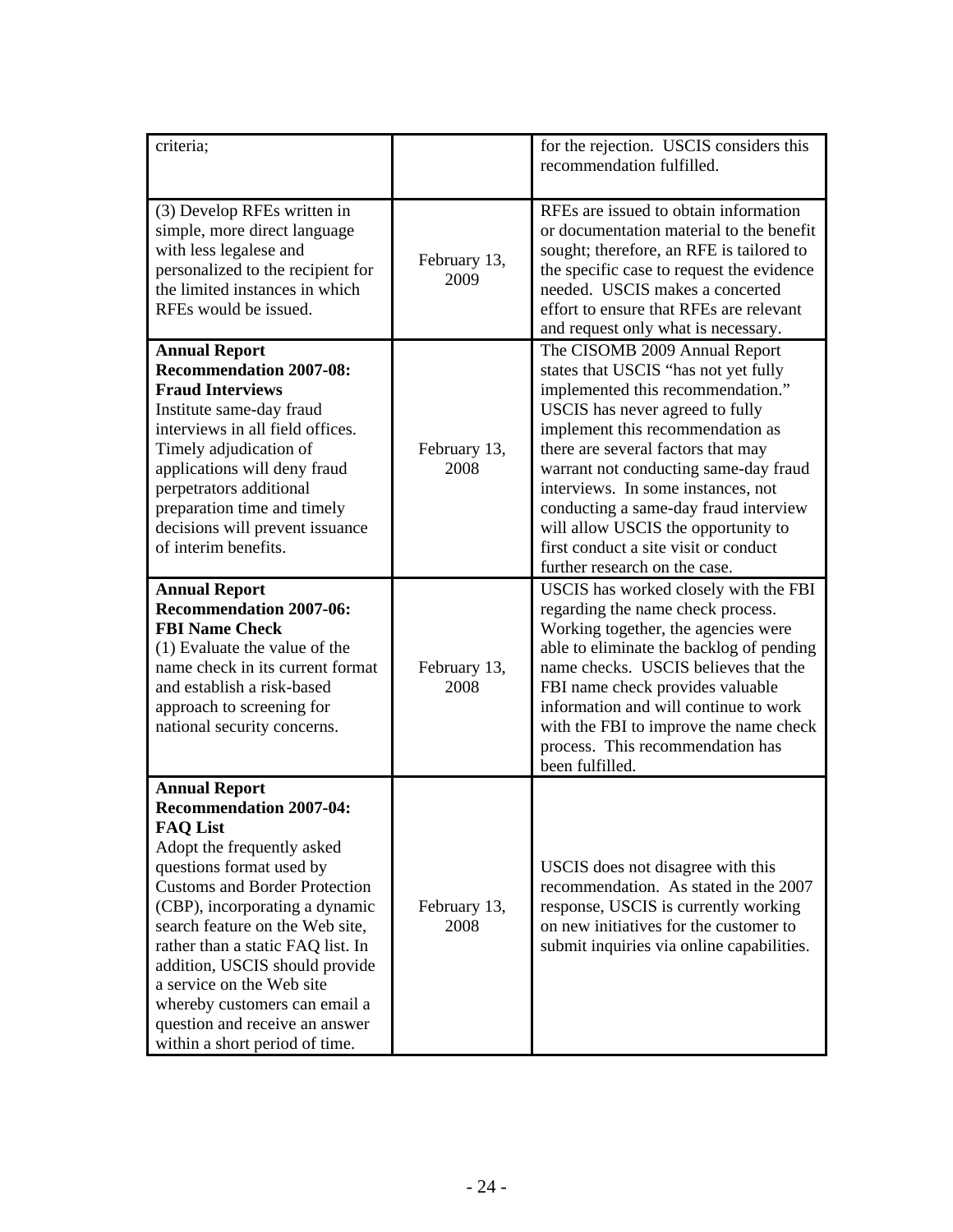| <b>Recommendation 30:</b><br><b>Improvement of FOIA</b><br><b>Operations</b> | October 5, 2006 | USCIS has implemented all the<br>recommendations to the extent feasible.<br>(Minor parts of Recommendations 13)<br>and 17 were not implemented, the<br>former because it is not possible to link<br>to a non-existent Vermont FOIA Web<br>site; the latter because using registered<br>mail, return receipt requested, for all<br>adverse FOIA decisions would be cost-<br>prohibitive. The essential portions of<br>these two recommendations—linkage<br>between existing FOIA Web sites and<br>providing information on appeal<br>procedures on adverse decisions—were<br>implemented.) |
|------------------------------------------------------------------------------|-----------------|-------------------------------------------------------------------------------------------------------------------------------------------------------------------------------------------------------------------------------------------------------------------------------------------------------------------------------------------------------------------------------------------------------------------------------------------------------------------------------------------------------------------------------------------------------------------------------------------|
|------------------------------------------------------------------------------|-----------------|-------------------------------------------------------------------------------------------------------------------------------------------------------------------------------------------------------------------------------------------------------------------------------------------------------------------------------------------------------------------------------------------------------------------------------------------------------------------------------------------------------------------------------------------------------------------------------------------|

#### **B2: Comments on other Recommendations**

| Recommendation                                                                                                                                                                                                                                                                                              | <b>Response Date</b> | <b>USCIS</b><br><b>Comments</b>                                                                                                                                                           |
|-------------------------------------------------------------------------------------------------------------------------------------------------------------------------------------------------------------------------------------------------------------------------------------------------------------|----------------------|-------------------------------------------------------------------------------------------------------------------------------------------------------------------------------------------|
| <b>Annual Report Recommendation 2008-08:</b><br><b>Customer Service Systems</b><br>Ensure that all systems used by customer service<br>personnel to provide information to the public are<br>consistent and accurate.                                                                                       | September 30, 2008   | <b>USCIS</b> continues to<br>work to ensure that<br>all systems used by<br>customer service<br>personnel to<br>provide<br>information to the<br>public are<br>consistent and<br>accurate. |
| <b>Annual Report Recommendation 2008-04:</b><br><b>Dissemination of Information</b><br>Standardize proactive dissemination of<br>information to all customer service avenues to<br>ensure USCIS personnel can provide consistent<br>and accurate information to customers.                                  | September 30, 2008   | <b>USCIS</b> has<br>procedures in place<br>to disseminate<br>information. The<br>agency continues to<br>explore ways to<br>improve the<br>process.                                        |
| <b>Annual Report Recommendation 2008-01:</b><br><b>Case Management System</b><br>Implement a comprehensive and effective case<br>management system. USCIS should determine<br>whether the Transformation Program Office<br>(TPO) pilot has the necessary capabilities and, if<br>so, implement agency-wide. | September 30, 2008   | <b>USCIS</b> has<br>determined that the<br>SIMS pilot did not<br>have the<br>capabilities to be<br>implemented as an<br>agency-wide case<br>management                                    |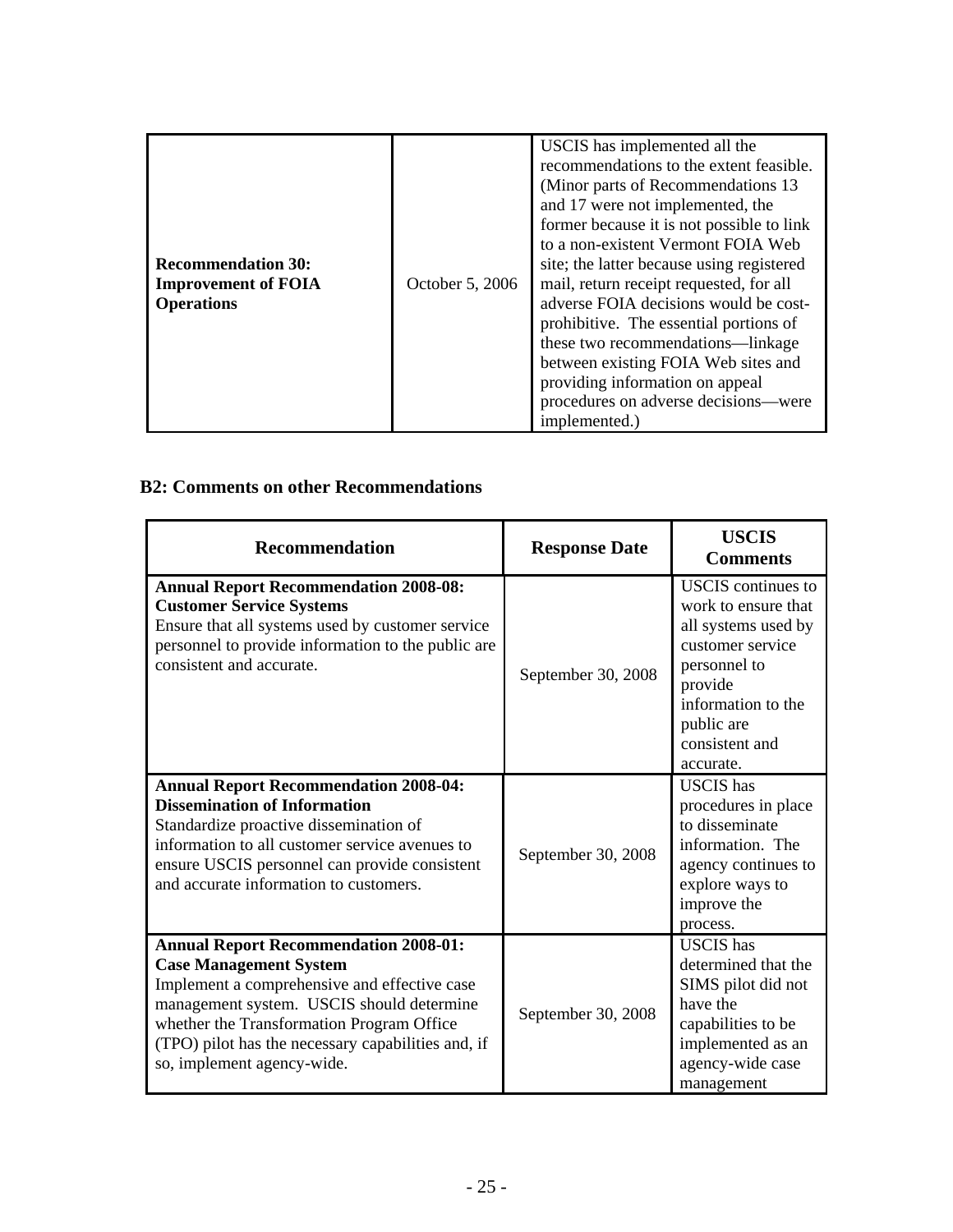|                                                                                                                                                                                                                                                                                                                      |                   | system, and is<br>completing a final<br>pilot evaluation<br>report. A new case<br>management<br>system will be<br>developed and<br>implemented as<br>part of the<br>transformation<br>initiative.                                                  |
|----------------------------------------------------------------------------------------------------------------------------------------------------------------------------------------------------------------------------------------------------------------------------------------------------------------------|-------------------|----------------------------------------------------------------------------------------------------------------------------------------------------------------------------------------------------------------------------------------------------|
| <b>Annual Report Recommendation 2007-20:</b><br><b>Office Communication</b><br>Expand the opportunities for vertical and<br>horizontal communication among offices by<br>supporting conferences focused on specific work<br>issues and providing funds for travel of working<br>level staff to share best practices. | February 13, 2008 | <b>USCIS</b> regularly<br>hosts in-person<br>conferences and<br>meetings with<br>subject matter<br>experts. USCIS<br>will continue to<br>provide<br>opportunities for<br>information to be<br>communicated both<br>vertically and<br>horizontally. |
| <b>Annual Report Recommendation 2007-15:</b><br><b>Information Technology Network Solutions</b><br>(1) Ensure that a computer refresh does not<br>adversely impact local systems;                                                                                                                                    | February 13, 2008 | <b>USCIS</b> is managing<br>a careful balance<br>between<br>maintaining locally<br>developed systems<br>and placing an<br>aggressive and<br>rapid emphasis on<br>improving the IT<br>security posture.                                             |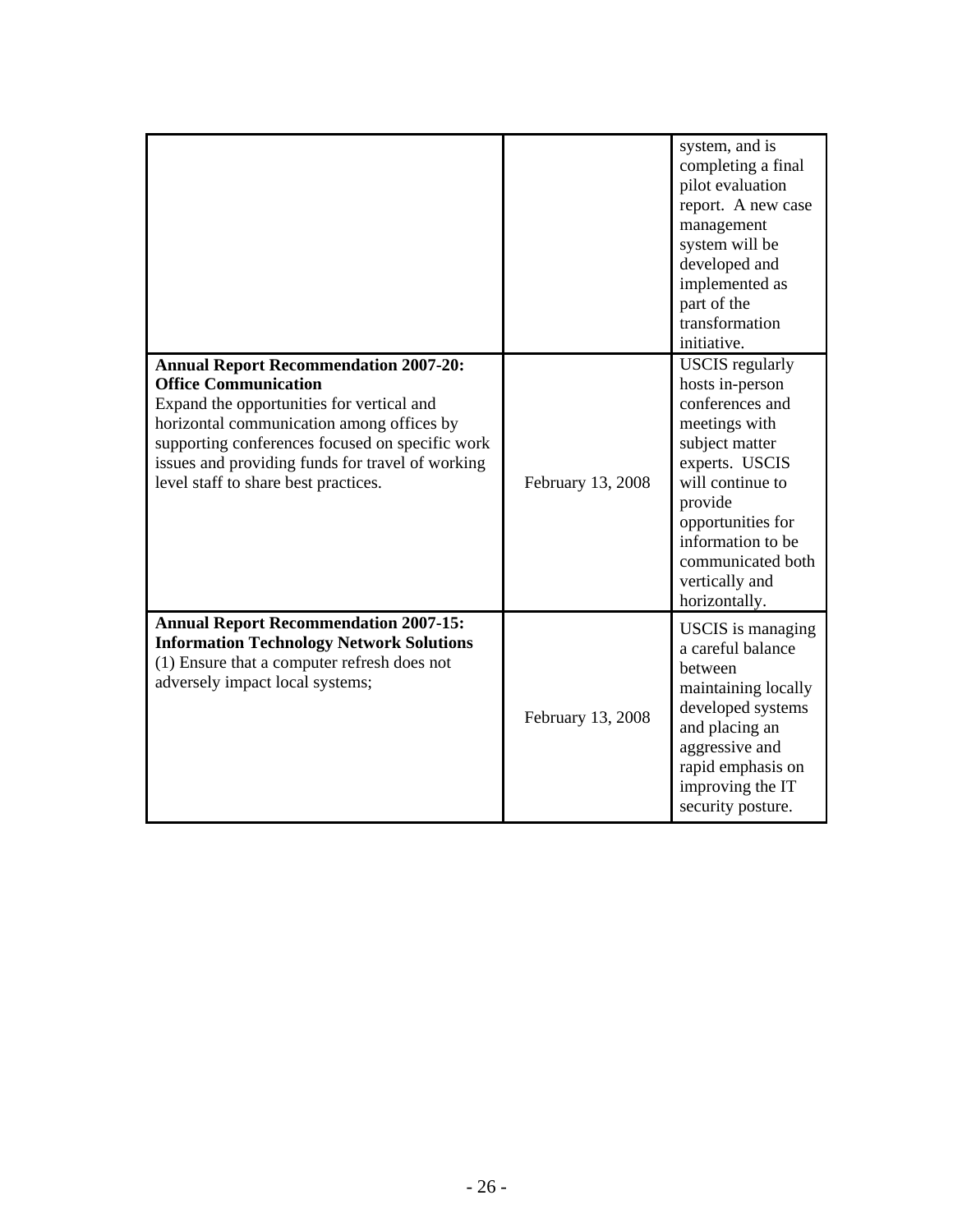| 2) Make available to each local office software<br>that is authorized to enable offices to continue to<br>use previously created documents in those<br>systems; and                                                                                                                                                                                                                                                       | February 13, 2008 | Some locally<br>developed systems<br>that were created<br>without adequate IT<br>safeguards are<br>affected when<br>necessary<br>modifications to IT<br>security are<br>implemented. This<br>does not occur<br>when authorized<br>software is updated. |
|---------------------------------------------------------------------------------------------------------------------------------------------------------------------------------------------------------------------------------------------------------------------------------------------------------------------------------------------------------------------------------------------------------------------------|-------------------|--------------------------------------------------------------------------------------------------------------------------------------------------------------------------------------------------------------------------------------------------------|
| (3) Consider a long-term solution to the onsite<br>support issue, such as a central system.                                                                                                                                                                                                                                                                                                                               | February 13, 2008 | The 2007 fee rule<br>supports<br>development of a<br>viable central IT<br>program that<br>provides responsive<br>service and better<br>IT controls.                                                                                                    |
| <b>Annual Report Recommendation 2007-12:</b><br><b>Request for Evidence Issuance</b><br>Work to improve the clarity of form instructions,<br>the Ombudsman recommends that USCIS<br>develop:<br>(1) Clearer application instructions so that<br>applicants provide the required documentation at<br>the outset;                                                                                                           | February 13, 2008 | All instructions are<br>reviewed for plain-<br>language when a<br>form is revised or<br>reissued.                                                                                                                                                      |
| <b>Annual Report Recommendation 2007-02:</b><br><b>Pending Cases</b><br>Provide a clearer picture of the current backlog<br>by providing information on the number of<br>pending cases by form type with receipts that<br>are: (1) less than 90 days; (2) less than 180 days;<br>$(3)$ less than 1 year; $(4)$ less than 2 years; $(5)$ less<br>than $3$ years; (6) less than $4$ years; and (7) greater<br>than 4 years. | February 13, 2008 | Upon the launch of<br>USCIS's new Web<br>site, customers will<br>be able to identify<br>their place in the<br>process as well as<br>the total number of<br>applications<br>pending at that<br>same point.                                              |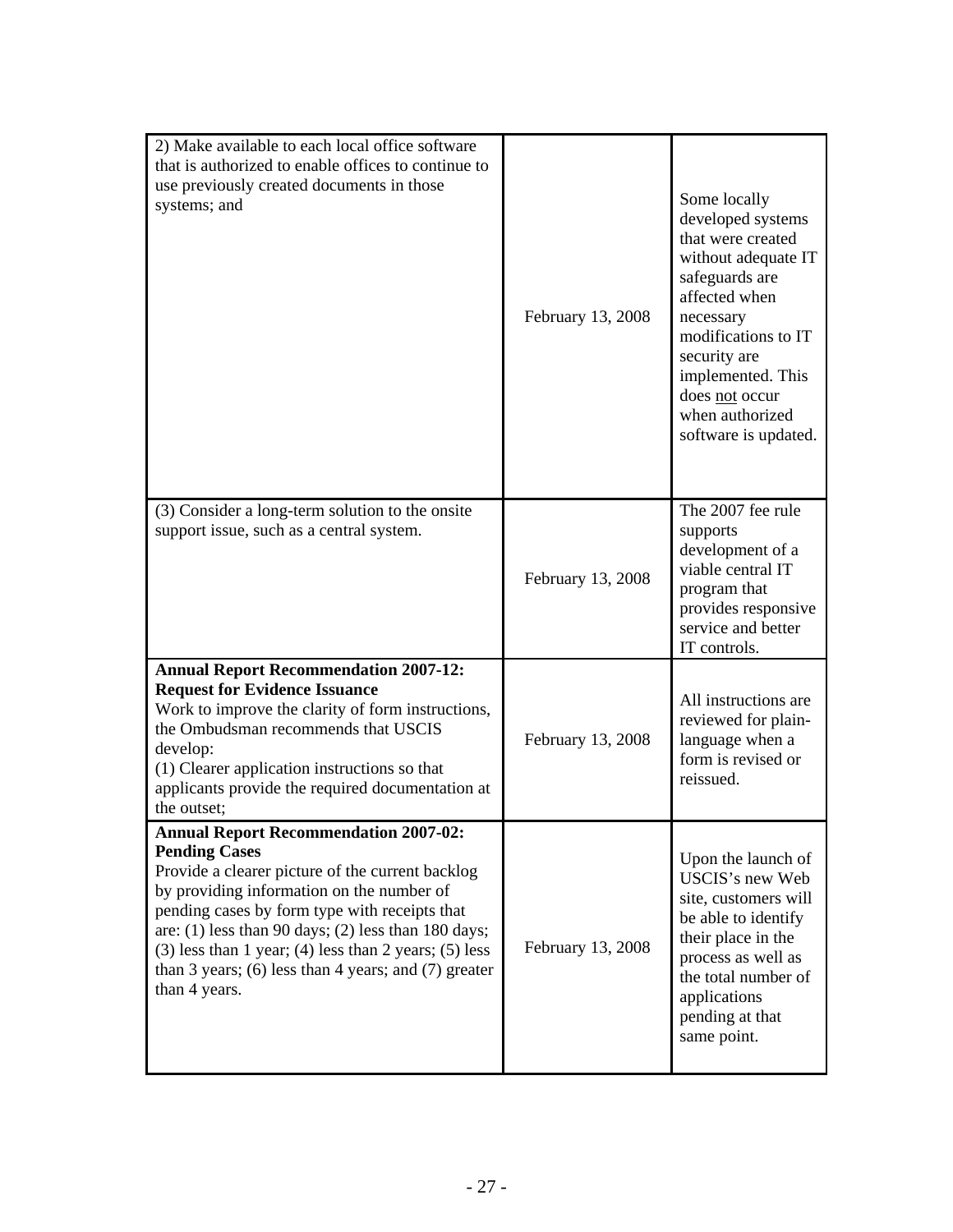| <b>Annual Report Recommendation 2007-01:</b><br><b>Transformation</b><br>The Ombudsman recommends that the<br><b>Transformation Program Office:</b><br>(1) Publish transformation timelines, goals, and<br>regular updates on the public USCIS Web site.<br>The Ombudsman is concerned that<br>transformation is proceeding largely without<br>input from customers, Congress, and the public.<br>The lack of transparency enables USCIS to<br>modify deadlines and goals without producing<br>meaningful results. | February 13, 2008 | The transformation<br>contract was<br>recently awarded.<br>Timelines and goals<br>are currently being<br>developed. |
|--------------------------------------------------------------------------------------------------------------------------------------------------------------------------------------------------------------------------------------------------------------------------------------------------------------------------------------------------------------------------------------------------------------------------------------------------------------------------------------------------------------------|-------------------|---------------------------------------------------------------------------------------------------------------------|
|--------------------------------------------------------------------------------------------------------------------------------------------------------------------------------------------------------------------------------------------------------------------------------------------------------------------------------------------------------------------------------------------------------------------------------------------------------------------------------------------------------------------|-------------------|---------------------------------------------------------------------------------------------------------------------|

#### **B3: Recommendation Update**

**Annual Report Recommendation 2007-11:** Although USCIS initially agreed with this recommendation, the agency has reviewed the feasibility of implementation and does not think it is appropriate for the lockbox to automatically reject applications filed by those in removal proceedings. There are instances where an applicant who is in removal proceedings may be eligible to apply for an immigration benefit.

#### **B4: Implemented Recommendations**

USCIS appreciates the CISOMB recognizing that USCIS has implemented the following recommendations:

**Annual Report Recommendation 2008-06:** Tier 1 and Tier 2 Exchange Program **Annual Report Recommendation 2008-05:** Web site Resources **Annual Report Recommendation 2007-25:** Form I-589 Redraft **Annual Report Recommendation 2007-24:** End the DORA Program **Annual Report Recommendation 2007-23-2:** Interview Training **Annual Report Recommendation 2007-22:** Personnel Recruitment and Development **Annual Report Recommendation 2007-21:** Supervisor Training **Annual Report Recommendation 2007-19:** Standardize Staffing Levels **Annual Report Recommendation 2007-18-1:** Expand Blended Training Approach **Annual Report Recommendation 2007-18-2:** Instructor Certification **Annual Report Recommendation 2007-17:** Career Paths **Annual Report Recommendation 2007-16:** Chief Human Capital Officer SES **Annual Report Recommendation 2007-13:** Fund Headquarters Staff Visits to the Field **Annual Report Recommendation 2007-11-2:** Notify Field Offices of Rejected Applications **Annual Report Recommendation 2007-11-3:** Implement Quality Review Measures **Annual Report Recommendation 2007-10:** Uniform Quality Assurance Training